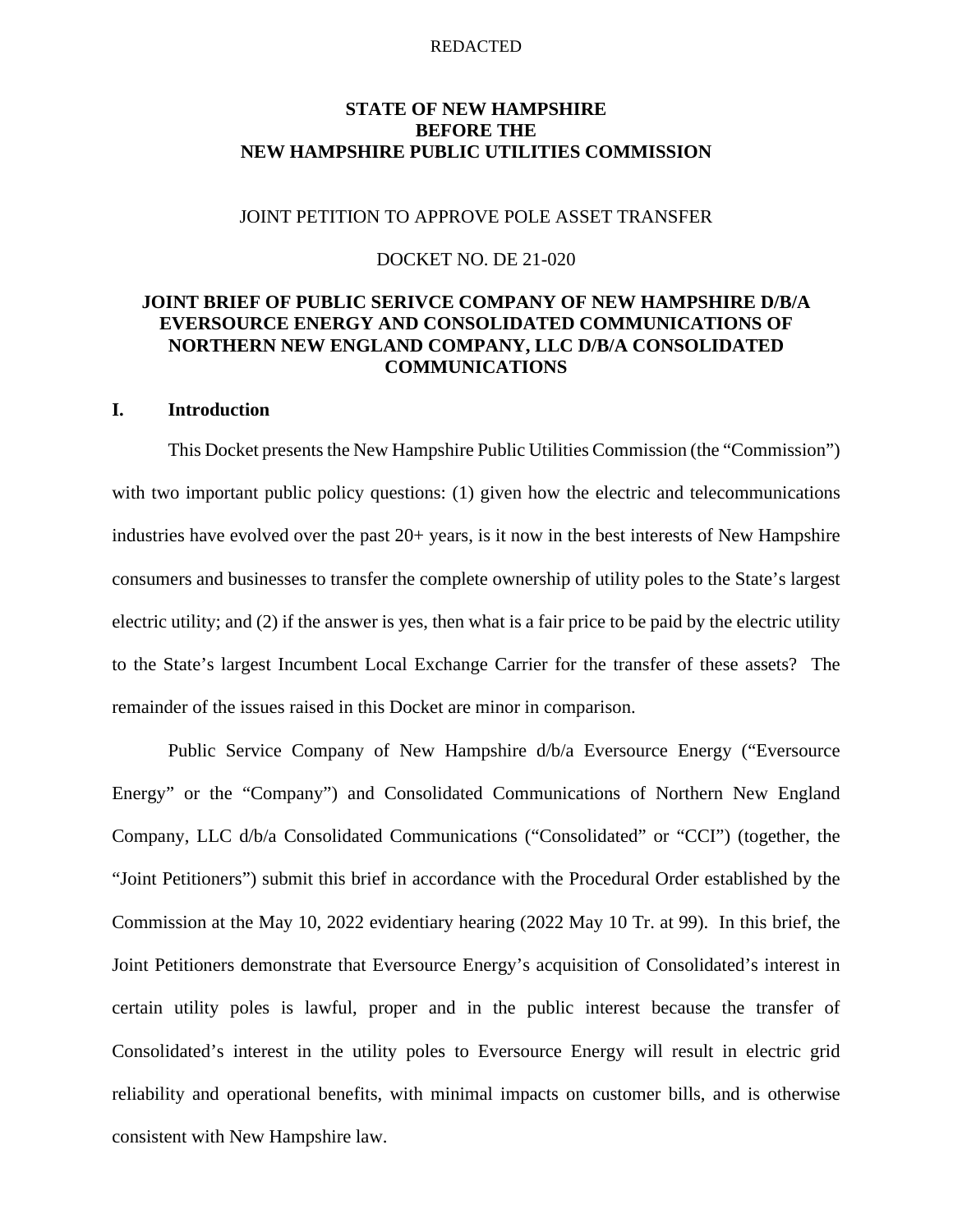None of the parties to this proceeding oppose the transfer of Consolidated's assets to Eversource based on the general recognition that there are benefits associated with the ownership of poles by the electric distribution utility (2022 May 10 Tr. at 101, 104, 106; see also Exh. 21, at Bates 000009). Thus, the entirety of the proceeding has been devoted to determining not whether Eversource Energy is the right pole asset owner but whether the net purchase price for the transaction is an appropriate net book value for the assets and what should be the appropriate cost recovery method for the transaction and resulting costs. As detailed below, the proposed net purchase price is representative of the asset value that will be acquired by Eversource and the cost recovery mechanism creates an appropriate balance between the Company's shareholders and its customers. Therefore, the Agreement should be approved together with the cost recovery mechanism proposed in the Company's November 15, 2021 filing, as revised in Exhibit 70.

### **II. Procedural Background**

The Joint Petitioners submitted a joint petition to the Commission on February 10, 2021 (the "Joint Petition") requesting approval of a Settlement and Pole Asset Purchase Agreement executed by the Joint Petitioners on December 30, 2020 (the "Agreement"), through which Eversource is purchasing: (a) Consolidated's 50 percent joint ownership interest in and to the approximately 343,098 utility poles jointly owned with Eversource; and (b) Consolidated's 100 percent ownership interest in and to the approximately 3,844 utility poles that Consolidated solely owns in Eversource's service territory to which Eversource attached its electric facilities (together, the "Transferred Poles") (the "Transaction").<sup>1</sup> Pursuant to the Agreement and an Assignment of Pole Attachment Agreements, Licenses, and Property Rights, Consolidated is also assigning to

<sup>1</sup> Consolidated also solely owns utility poles in Eversource's service territory that do not contain any Eversource attachments. The Parties do not propose transferring any ownership interest in any utility poles in Eversource's service territory that do not contain Eversource's electric facilities (Exh. 19, at Bates 000001). The Parties also do not propose to transfer any ownership interest in Consolidated's "Dual Poles," as that term is defined in the Agreement.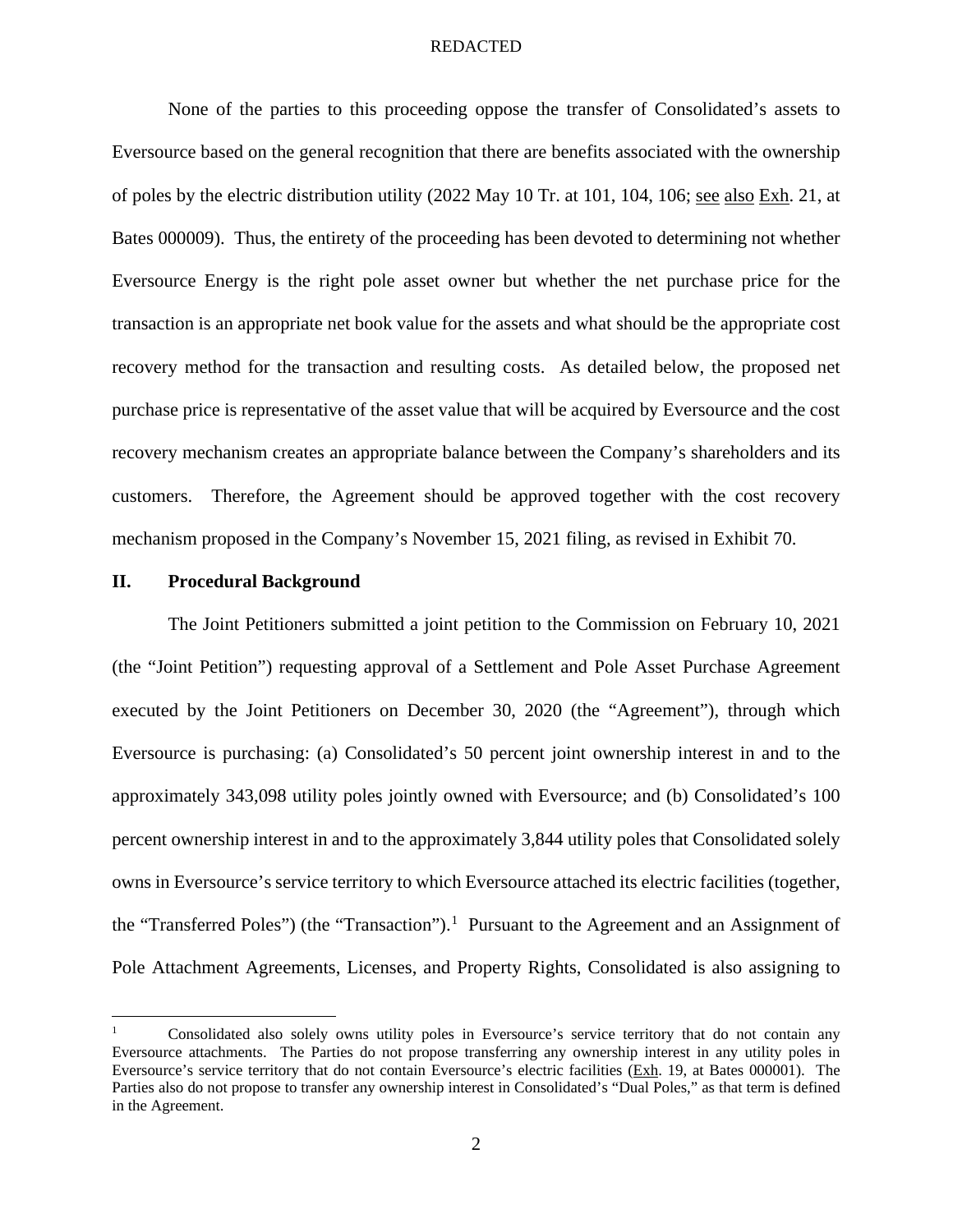Eversource the following rights as a licensor and its rights, title, and interest in and to the following licenses and property rights with respect to the Transferred Poles: (1) the rights to license attachments, including, but not limited to, the right to collect attachment fees from licensed attachers; (2) certain licenses relating to the Transferred Poles obtained pursuant to RSA 231:170 to erect poles within public highways; and (3) certain easements and/or licenses to construct, operate, and maintain its jointly-owned poles with Eversource on private properties (Exh. 66, at Bates 00003).

The Transferred Poles include the associated pole attachment revenues available from both Consolidated and third-party attachers. For Consolidated's pole attachments, Consolidated will pay Eversource \$5.0 million per year in pole attachment fees for the first two years following the closing date of the Agreement (Exh. 67, at Bates 00003). Thereafter, the revenues for Consolidated's pole attachments will be subject to Eversource's pole attachment rates in effect for solely owned poles (id.). Upon acquisition of the Transferred Poles, the pole attachment agreements in place between Consolidated and current attachers will transfer to Eversource (id.). As a result, upon closing, Eversource will receive third-party attachment revenues directly from all other third-party attachers under the terms of the contracts that are currently in place with Consolidated (id.). The Agreement also includes a full and complete settlement of any and all disputes between the Joint Petitioners, including certain vegetation management costs paid by Eversource from 2018 through the date the Agreement was executed on December 30, 2020 (id.).

The Joint Petition also included a request from Eversource to recover the incremental property tax, incremental vegetation management expense, and net revenue requirement associated with the Transferred Poles through the Company's Regulatory Reconciliation Adjustment ("RRA") that was established in Eversource's most recent base rate proceeding, Docket DE 19- 057 (Exh. 67, at Bates 000003). The Company's cost recovery proposal would have also created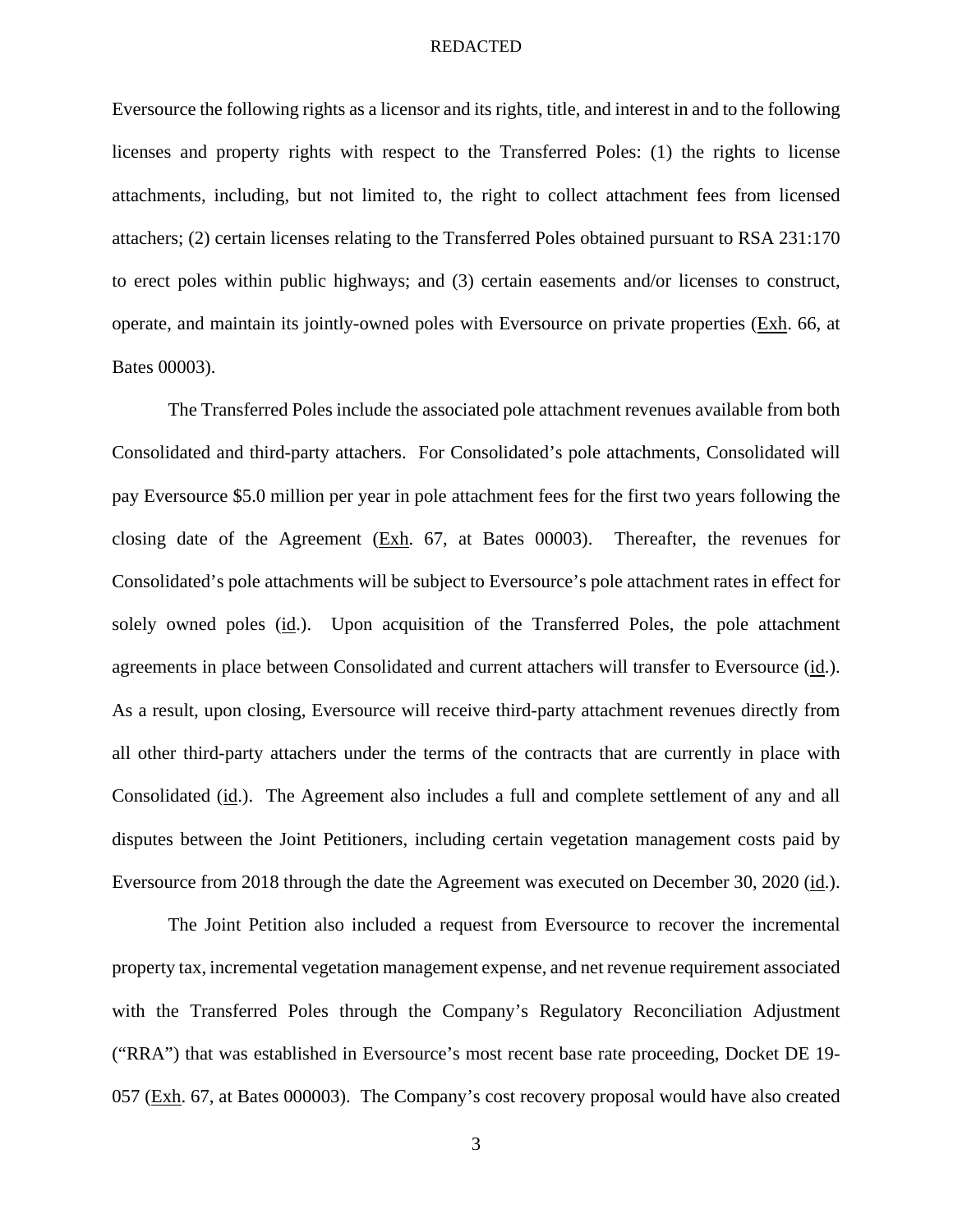a new component of the RRA to recover the net revenue requirement of the Transferred Poles (id.). The request for recovery of these costs was included to enable the Transaction and to allow Eversource to accomplish safety and reliability objectives in relation to the transferred pole inventory (id.).

The Office of Consumer Advocate ("OCA"), Department of Energy ("DOE"), and New England Cable and Telecommunications Association, Inc. ("NECTA") are parties to this proceeding.<sup>2</sup> On August 3, 2021, OCA filed a Motion to Dismiss arguing that the Joint Petition should be dismissed because Eversource's cost recovery proposal in the Joint Petition was precluded by the Settlement Agreement approved by the Commission in Docket DE 19-057. On August 13, 2021, NECTA filed a Motion to Compel requesting that Consolidated be directed to provide responses to two data requests that NECTA claimed were issued to elicit information about CCI's net book value for Transferred Poles as of December 31, 2020. NECTA's data requests sought the net book value for the Transferred Poles that would be reflected in ARMIS reports, if Consolidated had continued tracking the information submitted to the Federal Communications Commission in ARMIS reports submitted by Consolidated's predecessor, FairPoint Communications (NECTA Motion at 2-3). Specifically, NECTA requested an update to the 2017 FairPoint Communications ARMIS Report as of December 31, 2020 for the following categories: gross investment in poles, accumulated depreciation-poles, and depreciation rate-poles (id.). CCI had declined to respond to the data requests issued by NECTA because Consolidated had ceased filing ARMIS reports and in order to respond to the data requests would have had to create the data being requested.

<sup>2</sup> OCA filed its notice of participation on February 23, 2021. NECTA's March 29, 2021 petition to intervene was granted at the April 2, 2021 pre-hearing conference. The Department of Energy entered an appearance as the success to Commission Staff on July 6, 2021 pursuant to RSA 12-P:9.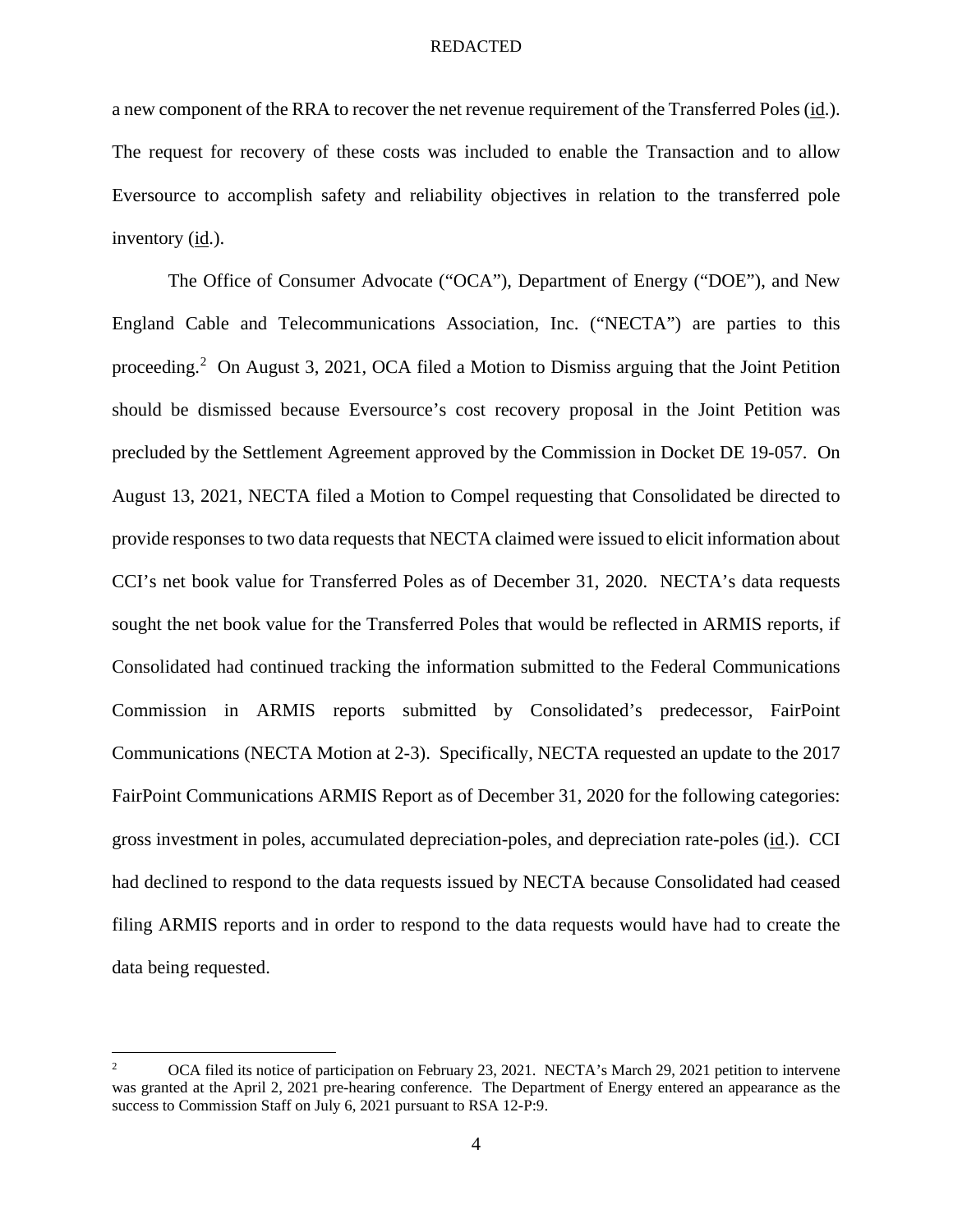The Commission issued Order No. 26,534 on October 22, 2021 directing the Joint Petitioners to propose a new recovery mechanism by November 15, 2021 and granting NECTA's Motion to Compel. The Commission denied OCA's motion to dismiss in part, reaching the conclusion that it could not reach a finding that there is no cost recovery mechanism, excluding capital costs, that would be acceptable to Eversource Energy. Order No. 26,534, at 9. The Commission directed Eversource to file a proposed cost recovery mechanism that would not be precluded by the DE 19-057 Settlement Agreement. Id. The Commission granted NECTA's Motion to Compel finding that although Consolidated did not possess the requested information, such information appeared relevant to the proceeding and could assist the Commission in its review. Id. at 10.

In response to Order No. 26,534 Eversource Energy filed a revised cost recovery proposal with the Commission on November 15, 2021 (Exh. 9). Exhibit 9 requested cost recovery through a new cost recovery mechanism referred to as the Pole Plant Adjustment Mechanism ("PPAM") and that would allow Eversource to recover the incremental costs resulting from the transfer of assets and maintenance responsibilities as identified in the Agreement, including capital costs. Also in response to Order No. 26,534, Consolidated provided the information requested by NECTA through discovery on December 6, 2021.<sup>3</sup> NECTA and DOE filed testimony on January 31, 2022. The Joint Petitioners filed rebuttal testimony on February 25, 2022.

The Commission held an evidentiary hearing on March 15, 2022. In response to further questions from the Commission at the March 15, 2022 hearing, Eversource Energy filed a further revised cost recovery proposal as Exhibit 70, as well as cash flow analysis relating to the proposed transaction as Exhibit 71. Exhibit 70 sets forth a revised cost recovery proposal pursuant to which

<sup>3</sup> The Commission's November 19, 2021 procedural order established a deadline of December 6, 2021 for Consolidated to submit its response to the data requests.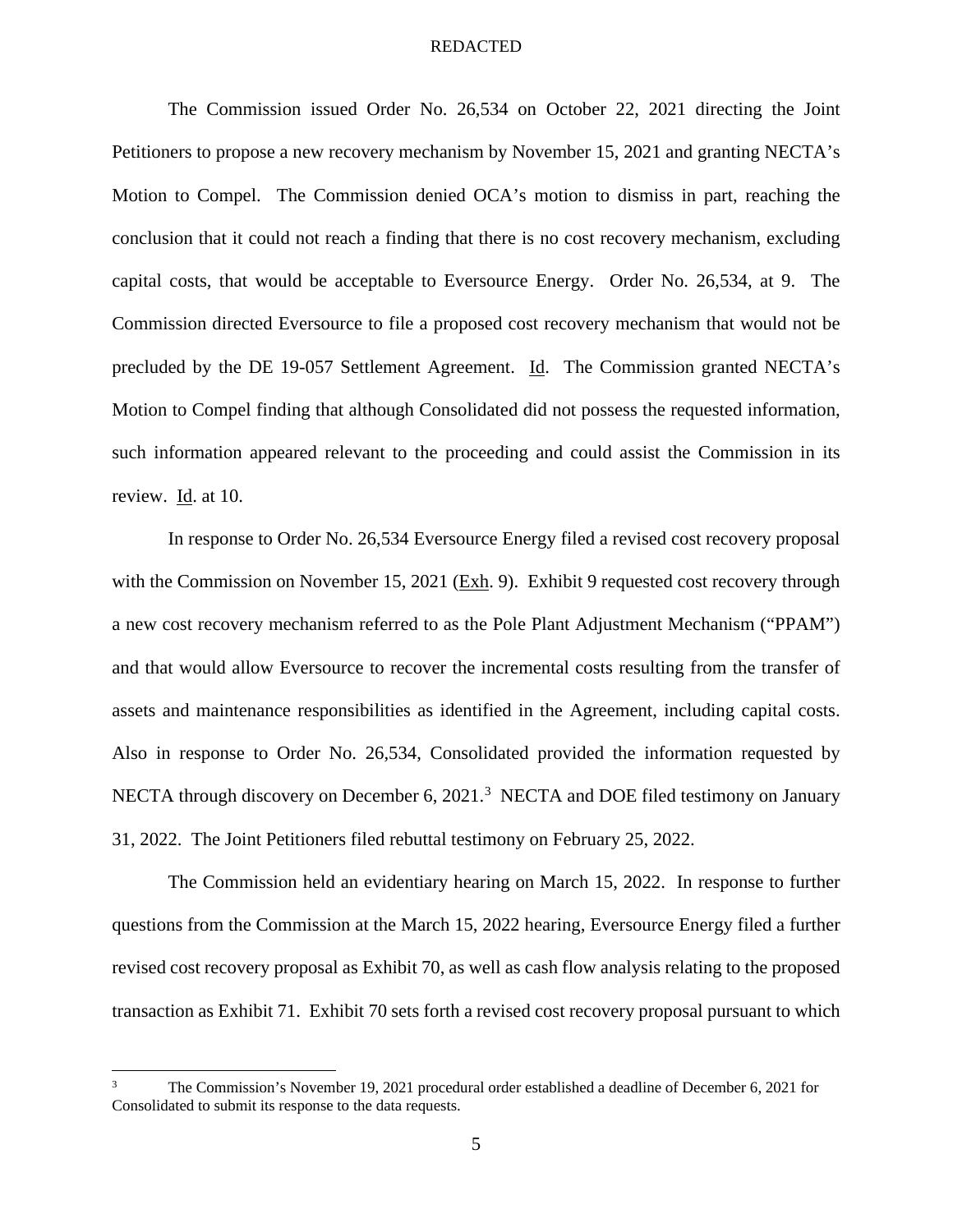Eversource Energy proposed to remove all capital costs from its November 15, 2021 cost recovery proposal. Eversource agreed to wait to roll these capital costs into rate base until a future rate case proceeding<sup>4</sup> (Exh. 70, at Bates 000010; see also 2022 May 10 Tr. at 37-38). Exhibit 71 demonstrates:

> the cash flows resulting from this proceeding are negative from the outset, and the net present value to shareholders is negative in light of the fact that we are investing capital up-front and over time that is subject to regulatory lag, to be included in rates in the future, with a return on and of the investment only at that point. However, as described previously, the Company expects the transaction to result in improved service to its customers, more streamlined processes than exist today, and overall benefits to customers over the long term

(Exh. 71, at Bates 000002.)

The Commission held an additional evidentiary hearing on May 10, 2022 to allow crossexamination regarding the Company's updated cost recovery proposal. NECTA's Witness Patricia Kravtin was also subject to cross-examination at the May 10, 2022 hearing.<sup>5</sup> At the conclusion of the May 10, 2022 hearing, the Commission established a post-hearing briefing schedule.<sup>6</sup> This initial brief is submitted by the Joint Petitioners in response to that schedule.

# **III. Standard of Review**

The Proposed Transaction is subject to review under the legal standard set forth in RSA

374:30:

<sup>4</sup> The Company's proposal for recovery of capital costs is not to defer these costs to a future rate proceeding but to roll-in all of these capital related costs at the time of the future rate proceeding for recovery on a going forward basis (2022 May 10 Tr. at 44-45). This means that the Company will not recover the capital related costs incurred from the time of closing to the date of a future base rate adjustment (id.).

<sup>5</sup> Ms. Kravtin experienced technical difficulties during the March 15, 2022 hearing during her direct testimony. NECTA filed a written copy of Ms. Kravtin's direct testimony as Exhibit 72 and the parties were provided with an additional opportunity to cross-examine Ms. Kravtin at the May 10, 2022 hearing.

<sup>6</sup> NECTA filed an unopposed motion for post-hearing briefs on March 9, 2022 that was granted by the Commission in its March 14, 2022 procedural order. Due to the need to schedule a second day of hearings, the briefing schedule was adjusted at the conclusion of the May 10, 2022 hearing.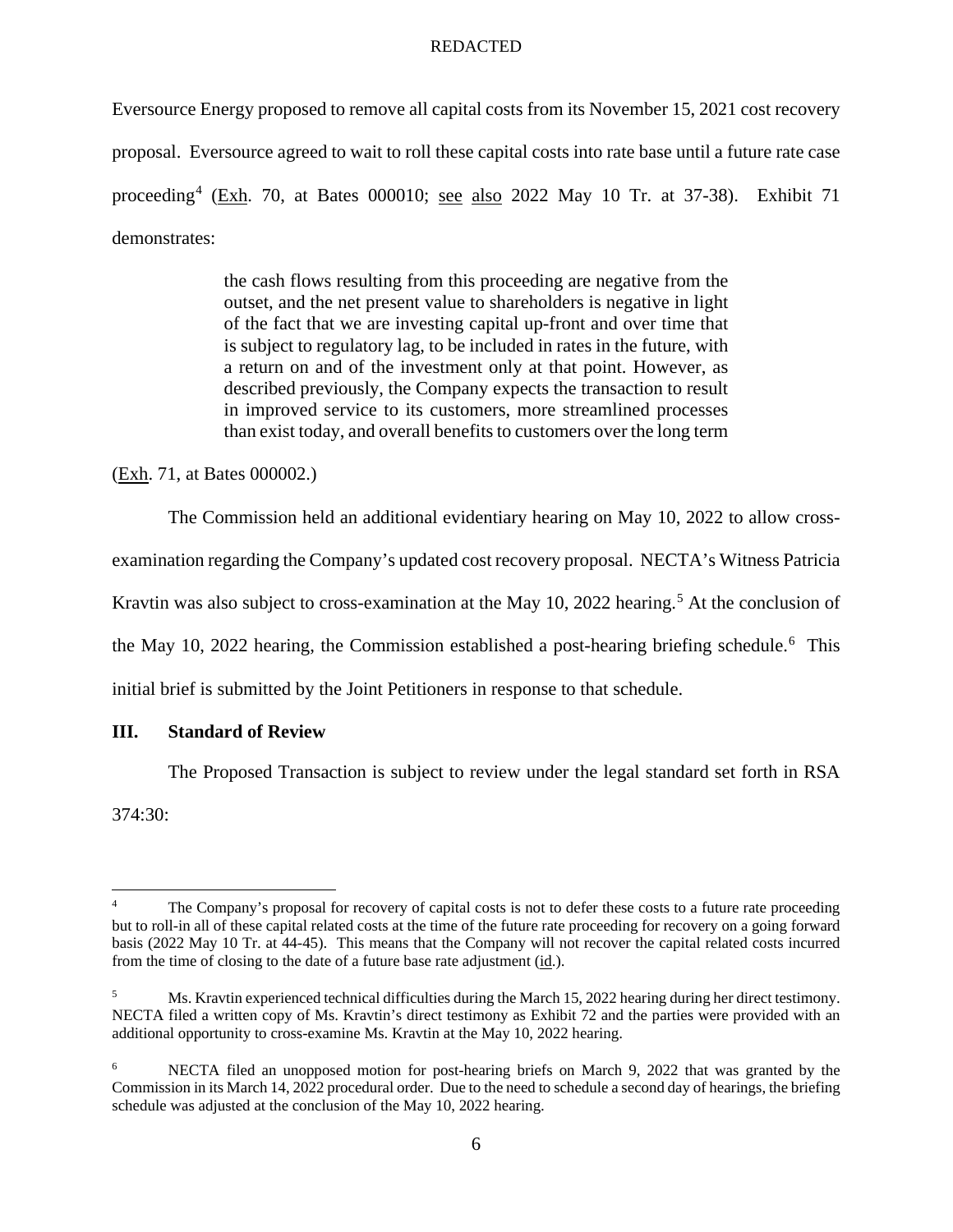Any public utility may transfer or lease its franchise, works or system, or any part of such franchise, works, or system, exercised or located in this state, or contract for the operation of its works and system located in this state, when the commission shall find that it will be for the **public good** and shall make an order assenting thereto, but not otherwise, except that commission approval shall not be required for any such transfer, lease, or contract by an excepted local exchange carrier. The commission may, by general order, authorize a public utility to transfer to another public utility a part interest in poles and their appurtenances for the purpose of joint use by such public utilities.

RSA 374:30 (emphasis added).

The question of public good is not answered by looking only to the immediate interests of the public served by the companies involved in a transfer of property, but rather a question of what is reasonable taking all interests into consideration. See Grafton County Electric Light & Power Co. v. State, 77 N.H. 539, 94 A. 193, 195 (1915). The public good standard "is analogous to the 'public interest' standard . . . applied and interpreted by the Commission and by the New Hampshire Supreme Court." Consumers New Hampshire Water Company, 82 N.H. P.U.C. 814, \*4 (1997) (applying RSA 374:30 standard to transfer from a prospective municipal water company to a prospective subsidiary of another water company) (citing Waste Control Systems, Inc. v. State, 114 N.H. 21 at 22, 23 (1974)). For acquisition cases, the Commission applies a "no net harm" test, rather than a "net benefits" test. Id. (citing In re Eastern Utility Associates, Inc., 76 N.H. P.U.C. 236, 252-253 (1991)). "The test requires a finding that a transaction is one not forbidden by law and is reasonably permitted under all the circumstances of the case," and, "based upon the totality of the circumstances, there is no net harm to the public as the result of the transaction." Id. (quoting Pennichuck Water Works, Inc., 77 N.H. P.U.C 708, 713 (1992)). Under this standard, the Commission should approve the transaction unless it finds that the transaction will have an adverse impact on the public. See id.; see also Liberty Utilities (EnergyNorth Natural Gas) Corp. d/b/a Liberty Utilities, DG 16-770, Order No. 25,965 (2016) (finding asset purchase transaction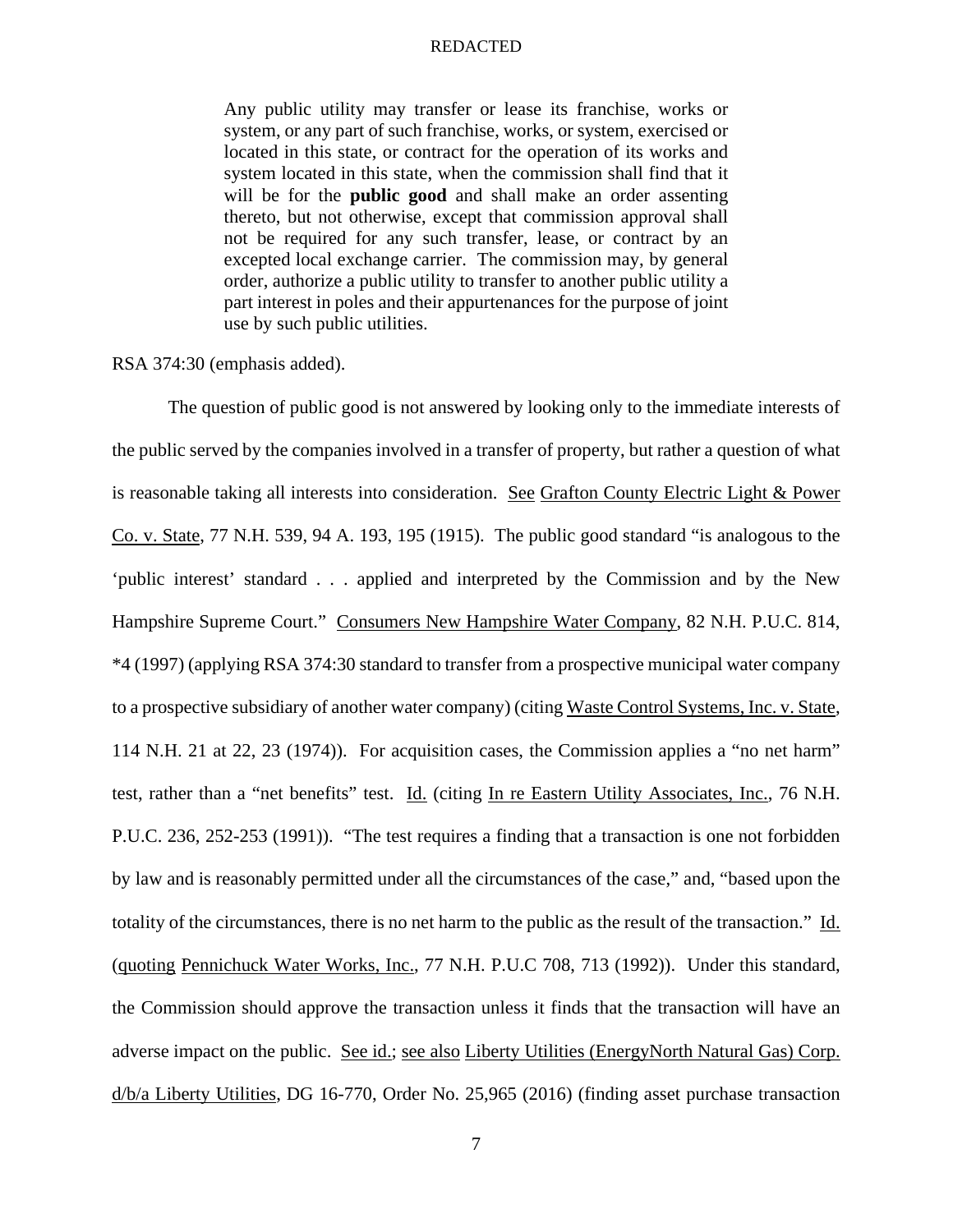"will do no harm" to buyer or seller's ratepayers, "and in fact will offer significant potential benefits to both").

Moreover, in determining whether an asset transfer is in the public good, the Commission also assesses the managerial, technical, and financial expertise of the utility purchasing the assets. See, e.g., Abenaki Water Company, Inc., Docket No. DW 18-108, Order No 26,231, at 7-8 (Mar. 28, 2019); Hampstead Area Water Company, Inc., Docket No. DW 17-145, Order No. 26,153, at 4 (2018) (citing Lakes Region Water Company, Inc., Order No. 26,144 at 5; Lakes Region Water Company, Inc., Order No. 25,964 (November 10, 2016); and Liberty Utilities (Energy North Natural Gas) Corp. d/b/a Liberty Utilities, Order No. 25,987 (2017)). Thus, the Commission should also approve Eversource's purchase of the Transferred Poles because Eversource is managerially, technically, and financially capable of maintaining the obligations relative to the Transferred Poles.

## **IV. Discussion**

# A. The Proposed Transaction is in the Public Interest because it will Result in Reliability Benefits for Customers

Approval of the Agreement will transfer ownership of the Transferred Poles to the electric distribution company that is regulated by the Commission, has clear responsibilities following an outage event, and is fully committed to the State of New Hampshire. As evidenced by the closing statements in this proceeding, there is a general consensus that Eversource (as the electric distribution company) is the right entity to take ownership of the Transferred Poles (2022 May 10 Tr. at 101, 104, 106). Eversource agrees that is the appropriate owner of the Transferred Poles and entered into the negotiations with CCI to acquire the Transferred Poles because there will be benefits to customers (2022 Mar. 15 Tr. at 27, 128-129).

These benefits will accrue to customers on both "blue sky days" and following storm events (2022 Mar. 15 Tr. at 27-28). Eversource is an electric distribution company that delivers electricity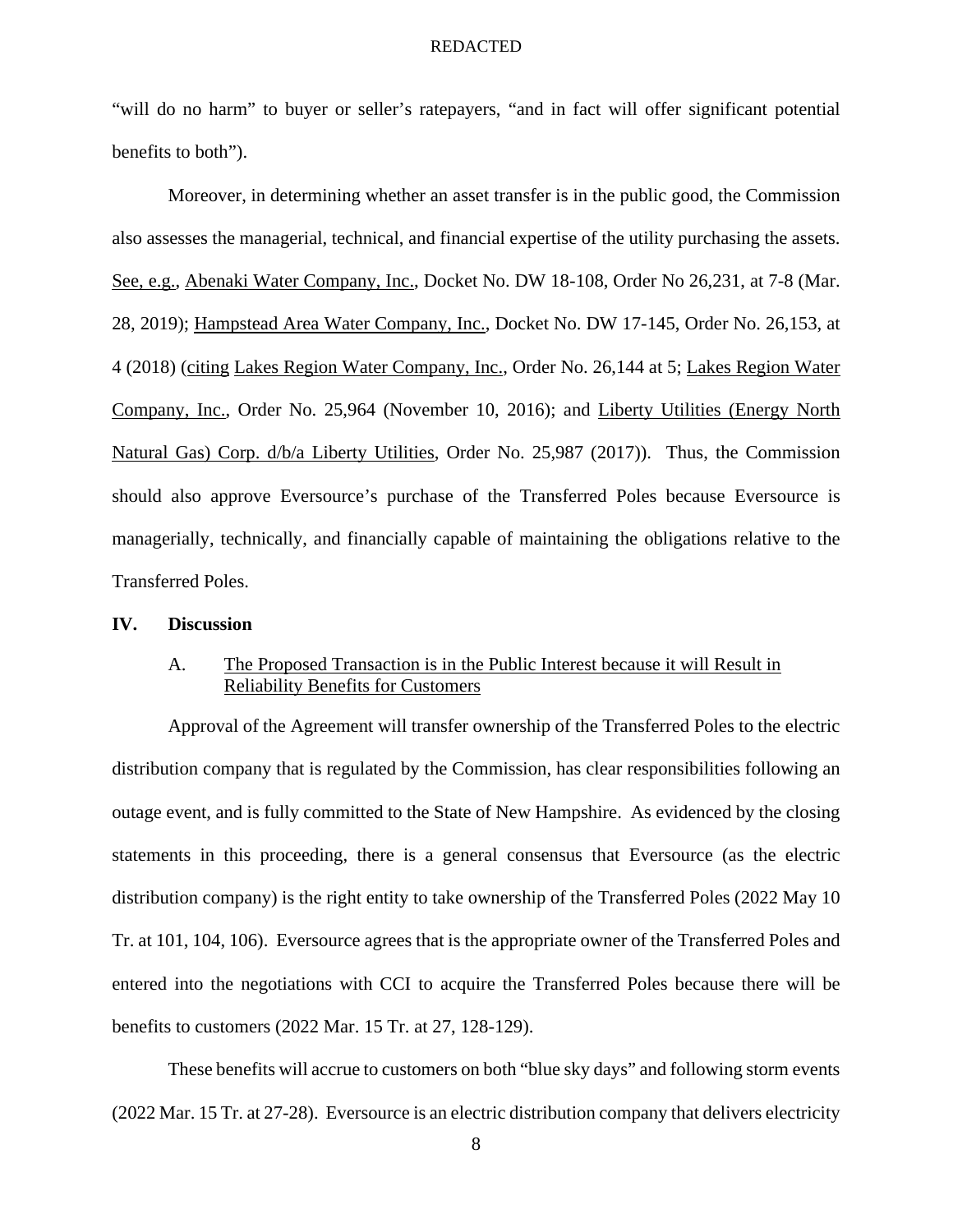to its customers with the objectives of providing a service that is reliable, resilient and safe (id. at 28). Meeting these goals means that Eversource is always looking for ways to improve its systems, eliminate hazards, and increase customer satisfaction (id.). Sole ownership of the Transferred Poles will achieve these goals. Eversource's sole ownership of the Transferred Poles will achieve these goals through the following: (1) Eversource conducts a rigorous, proactive pole inspection program; (2) becoming sole owner of the poles will mitigate delays during restoration events; (3) setting poles for new customers can be expedited; and (4) Consolidated charges Eversource's customers for pole sets even when the customers do not purchase Consolidated's services (id. at 28-30; <u>see also Exhs</u>. 1, at Bates 000008 and <u>Exh</u>. 12, at Bates 000091)

As the provider of an essential service, Eversource replaces poles pursuant to a defined timeline if the poles fail inspection (2022 Mar. 15 Tr. at 28-29). Each year, Eversource inspects approximately ten percent of its pole infrastructure to determine the condition of wood distribution poles with the objective of replacing any poles that pose a risk to the integrity of the electric distribution system (Exh. 1, at Bates 000009; see also Exh. 24, at Bates 000001 and 2022 Mar. 15 Tr. at 134). This inspection program ensures the safety of Eversource's poles by confirming that the inspected poles meet the minimum strength requirements of the National Electric Safety Code ("NESC") (Exh. 1, at Bates 000009).

Subjecting the Transferred Poles to Eversource's proactive replacement program will provide benefits because when poles are not replaced following a failed inspection, the poles can continue to debilitate and weaken making the poles more likely to fail in bad weather (2022 Mar. 15 Tr. at 29; see also Exh. 1, at Bates 000009). Avoiding broken poles during bad weather means that customers save money and outage time because emergency pole replacements are not needed (id.). By becoming the sole owner, Eversource will also be able to avoid delays caused by the need to coordinate with a joint owner (id.). Eliminating this coordination need reduces outage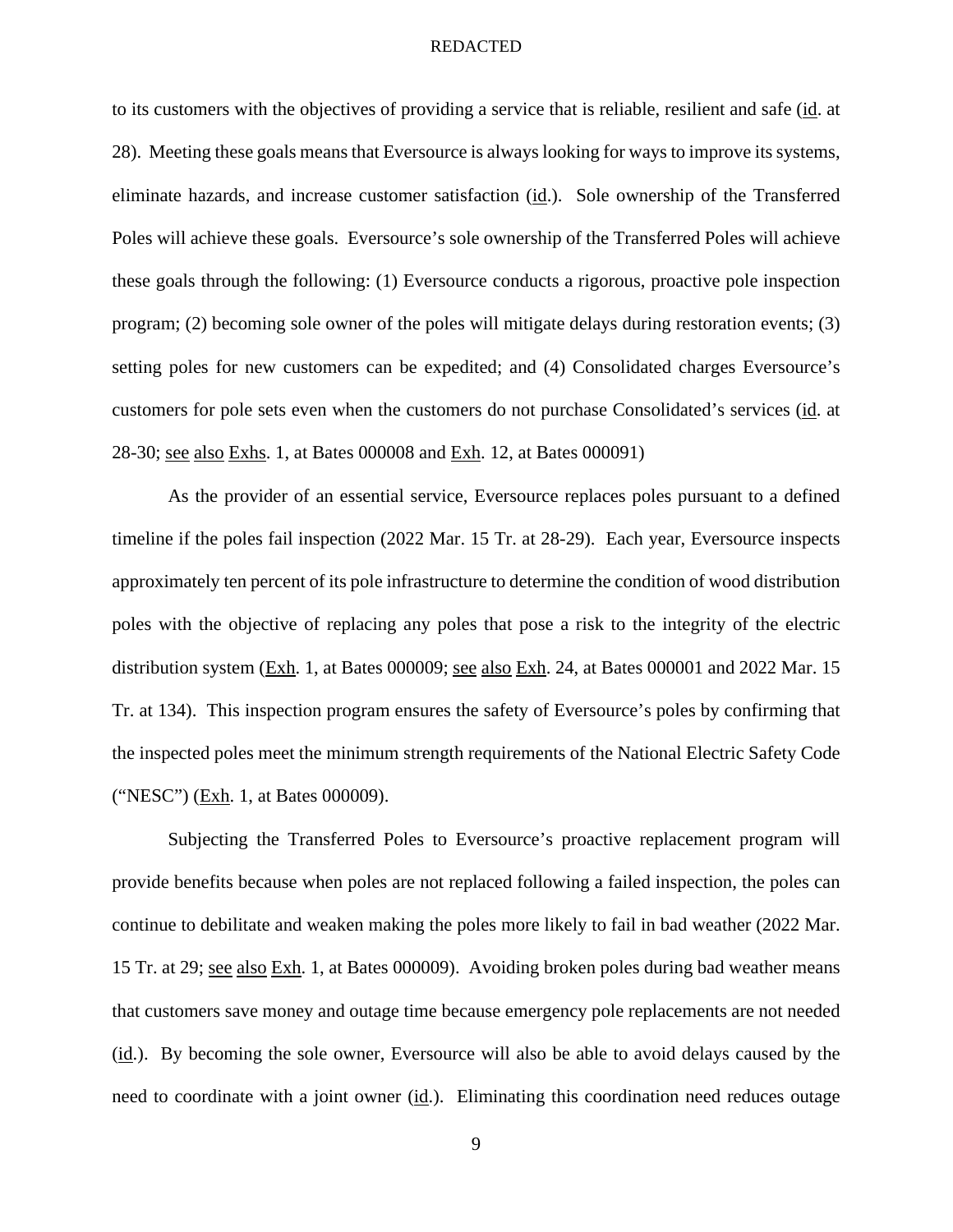time and allows Eversource to address unsafe conditions in a more timely manner (id.; see also Exh. 12, at Bates 000066-67). This is particularly true following an emergency or outage event where Eversource is the first responder (Exh. 1, at Bates 000009). As a first responder, Eversource has on-call line workers and 24-hour response capabilities via troubleshooters that allow it quickly replace poles and potentially shorten the duration of outages (id. at Bates 000010).

As discussed below, these differences in storm response are partly attributable to the evolution of the telecommunications industry. Due to the evolution of technology and the prevalence of wireless communications rather than land-based communication, Eversource Energy's experience is that telecommunications companies that are joint pole owners no longer have urgent restoration pressure following a storm event (Exh. 69). Unlike electric customers who rely on and expect fast and efficient restoration of electrical service after a storm, telecommunications do not have the same expectations following a storm event (see  $id$ .). By approving the Agreement, Eversource Energy will become the sole ownership of the Transferred Poles and eliminate this tension following a storm event. This will result in real benefits to Eversource's customers, as discussed above.

In addition to these outage event benefits, there will be customer benefits associated with new customer connections (Exh. 1, at Bates 000012; see also 2022 Mar. 15 Tr. at 30-31). Under the current policies, customers in Consolidated's maintenance area who need a line extension to receive electric service are required to pay Consolidated for the costs of setting new poles in situations where the customer does not request Consolidated's service (id.). These costs are in addition to Eversource's line extension costs (id.). If the Transferred Poles become solely owned by Eversource, new customers in Consolidated's current maintenance area will no longer be required to pay this additional cost (id.).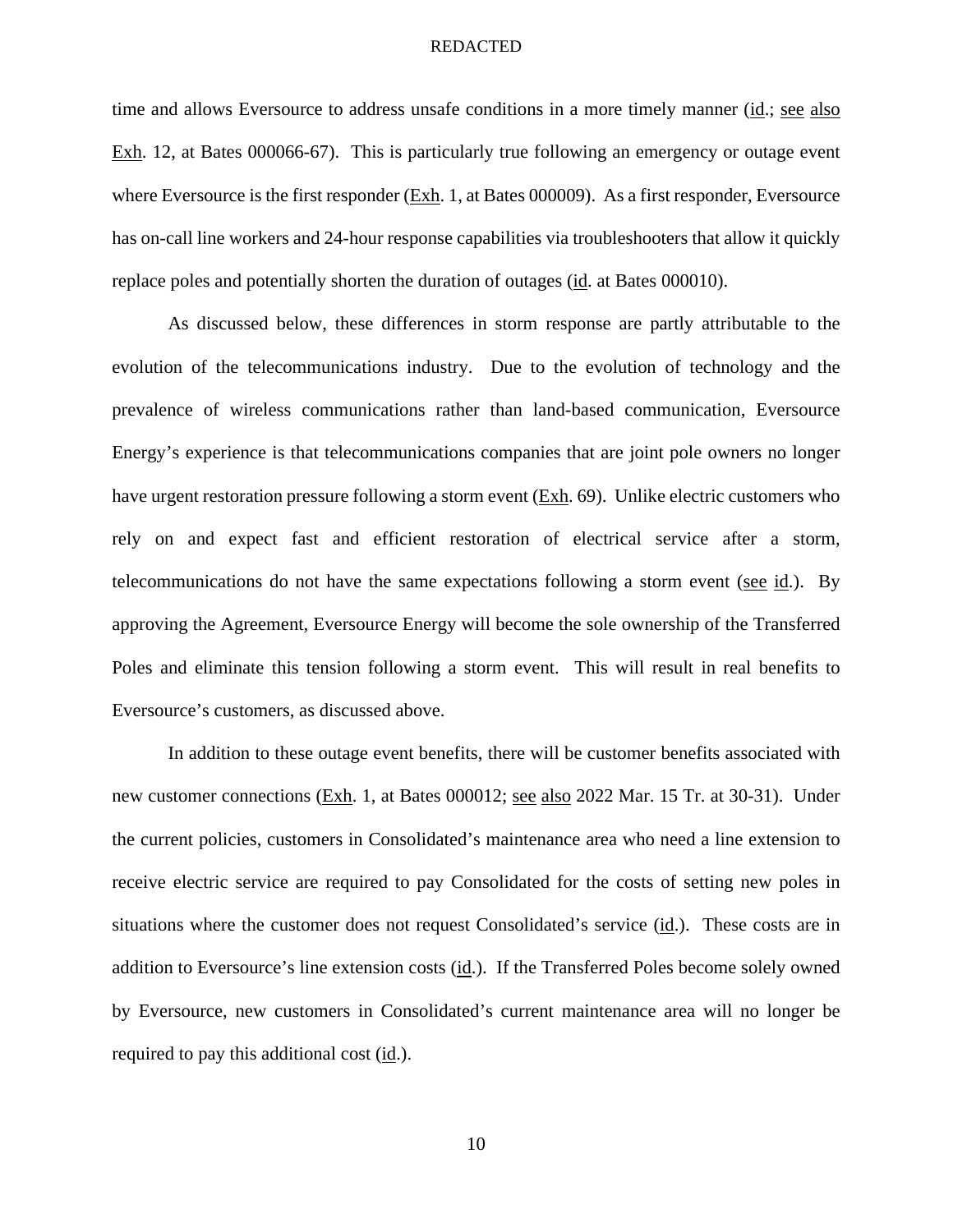While the above benefits are difficult to quantify and do not lend themselves to a "costbenefit analysis," these benefits are real and support a finding that the proposed transaction is in the public interest (see, e.g., 2022 Mar. 15 Tr. at 88, 107-108). This is particularly true based on the minimal bill impacts associated with the Transaction. The bill impacts of this Transaction were minimal under the Joint Petition, as filed on February 10, 2021 (see Exh. 5, at Bates 000015<sup>7</sup>). These bill impacts have been further reduced through the revised cost recovery proposal submitted as Exhibit 70. For example, a comparison of Exhibit 8 and Exhibit 70 shows that total incremental revenue requirement in Year 1 following the Transaction decreases under the revised cost recovery proposal from \$9.4 million to \$3.8 million (see Exhs. 8 and 70, at Bates 000003). Thus, the Commission should find that approving Eversource's acquisition of the Transferred Poles is in the public interest because there will be no net harm to customers based on this minimal bill impact versus the real benefits identified above (2022 May 10 Tr. at 59-60).

### B. The Purchase Price is Appropriate

The Commission should take note that the Joint Petitioners started their negotiations during March 2019 (Exh. 13, at Bates 000070.) and, nineteen (19) months later, finally signed the Agreement on December 30, 2020 (Exh. 4, at Bates 000001). It was a complex, difficult negotiation and, from the scope of the topics within the Agreement, the Joint Petitioners resolved extensive differences between them. Both parties compromised over this extended period of time and believed then (and now) that a negotiated settlement is in the bests interests of all parties involved in this Docket, including the Joint Petitioners' respective customers.

<sup>7</sup> Under the original cost recovery proposal, an average residential customer using 600 kilowatt hours per month would experience a \$1.02 or 0.88 percent bill monthly bill increase in the first full year following Eversource's ownership of the Transferred Poles (Exh. 5, at Bates 000015). By the third year of Eversource's ownership, the monthly bill increase would be \$1.22 per month or a 1.04 percent increase from current rates (id.).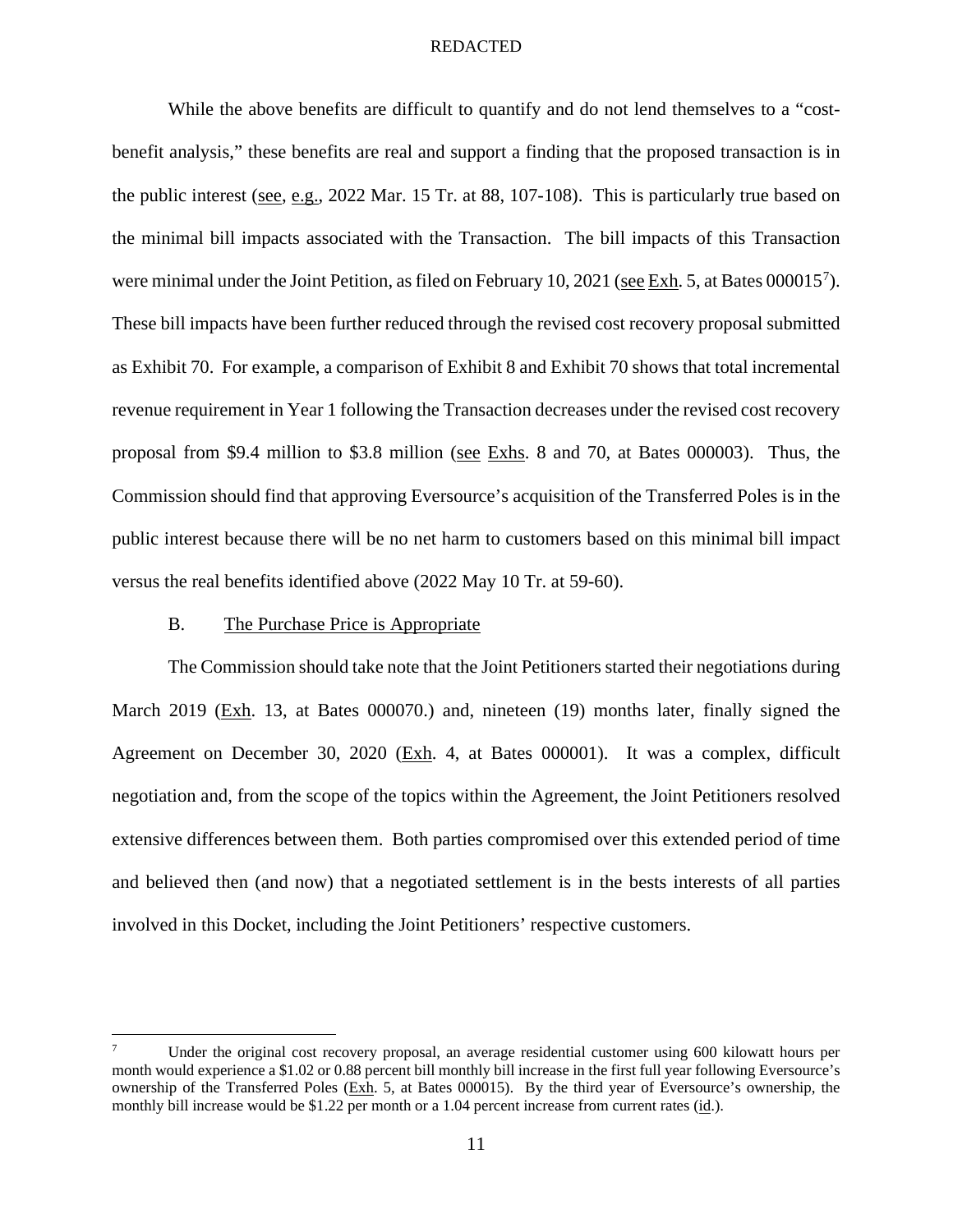The Agreement sets forth a negotiated purchase price for the Transferred Poles that represents the gross purchase price less a reduction for poles that failed inspection in the course of inspections completed by Consolidated during or prior to the Joints Petitioners' negotiations (Exh. 10, at Bates 000013 citing Exh. 12, at Bates 000087). The gross purchase price was reduced to reflect this credit for poles that failed inspection because Eversource will need to replace these poles at its own cost after taking ownership of the Transferred Poles (Exh. 10, at Bates 000013; see also Exh. 12, at Bates 000087). The gross purchase price of

was determined through the course of extended negotiations between the Joint Petitioners (Exh. 10, at Bates 000013) and nearly matched Consolidated's net book value at the time negotiations commenced.

Eversource was able to confirm that the gross purchase price is reasonable as it is the joint owner of 343,098 poles with Consolidated (Exh. 10, at Bates 000013). These jointly owned poles represent the majority of the poles that are the subject of this transaction (id.). Eversource therefore confirmed that it agreed to pay a reasonable amount for the transferred poles by comparing the gross purchase price to the Eversource net book value of the same jointly owned poles recorded on Eversource's financial statements (id. at Bates 000013-000014). The gross purchase price was less than half of the net book value for these same poles as of the date that the Joint Petitioners entered into the agreement (id. at Bates 000014; see also Exh. 12, at Bates 000070). This confirmed that the gross purchase price is a fair and reasonable price to pay for the Transferred Poles (id.).

The gross purchase price was adjusted to account for poles that failed during inspection to reflect the fact that Eversource will need to replace these poles post-closing; this adjustment resulted in the net purchase price (Exh. 10, at Bates 0000015). A comparison of this net purchase price to the net book value on Eversource's financial statements for its ownership interest in the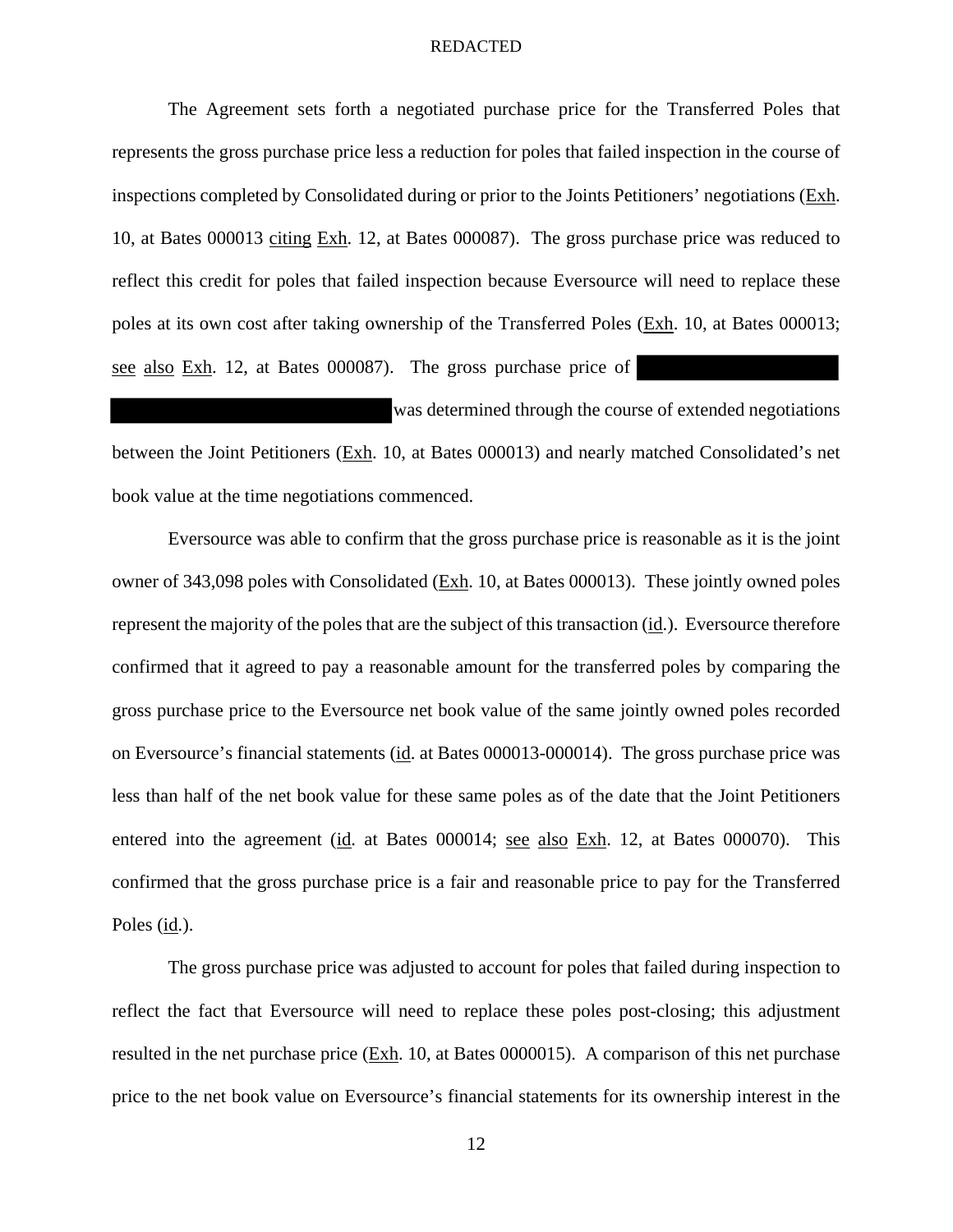Transferred Poles provided further confirmation that the net purchase price is representative of what the Transferred Poles are worth based on their age and condition (see Exh. 12, at Bates 000070; see also Exh. 10, at Bates 000020-21). More specifically, the net purchase price is aligned with customer use of the Transferred poles (id. at Bates 000021).

The parties in this proceeding have suggested that the purchase price for the Transferred Poles should be based on the net book value of the Transferred Poles recorded on Consolidated's financial statements as of December 31, 2020 (per Ms. Kravtin) or December 310, 2021 (per Mr. Eckberg)<sup>8</sup> (see Exh. 21, at Bates 000006 and Exh. 39, at Bates 000013-14). However, Consolidated is a minimally regulated Excepted Local Exchange Carrier ("ELEC") under New Hampshire Law<sup>9</sup> (Exh. 10, at Bates 000014; see also Exh. 12, at Bates 000069). As a consequence of being a minimally regulated ELEC, Consolidated is not required to adhere to regulatory accounting requirements that are applicable to an electric distribution company for ratemaking purposes (Exh. 10, at Bates 000014; see also Exh. 12, at Bates 000069 and 2022 Mar. 15 Tr. at 84).

A rate regulated utility like Eversource is required to use a depreciation rate that is approved by the Commission based on a depreciation study (2022 May 10 Tr. at 45). Under the depreciation principles applicable to a regulated entity, Eversource records depreciation of pole plant over a 30-year period (Exh. 10, at Bates 000014). This 30-year period is intended to reflect

<sup>8</sup> NECTA has also attempted to challenge the net purchase price by alleging that the pole attachment rates calculated based on the net purchase price will result in excessive rates (Exh. 39, at Bates 000012). This argument is irrelevant to this proceeding because there is no proposal to change attachment rates or how attachment rates are determined in this proceeding (Exh. 10, at Bates 000023; see also Exh. 12, at Bates 000082). Attacher rates are determined through a separate, regulated process and should not be used as the basis for alleging that a net book value associated with the transaction is on its face unreasonable (Exh. 10, at Bates 000021-22). The net book value should be based on the value of the assets being transferred. It is also important to consider that any decrease in pole attachment rates for third-party attachers will result in increased costs for Eversource's electric distribution customers (Exh. 10, at Bates 000022; see also Tr. at 74-75).

<sup>9</sup> It is not disputed that Consolidated is not a regulated entity in the same way that Eversource is (2022 Mar. 15 Tr. at 261).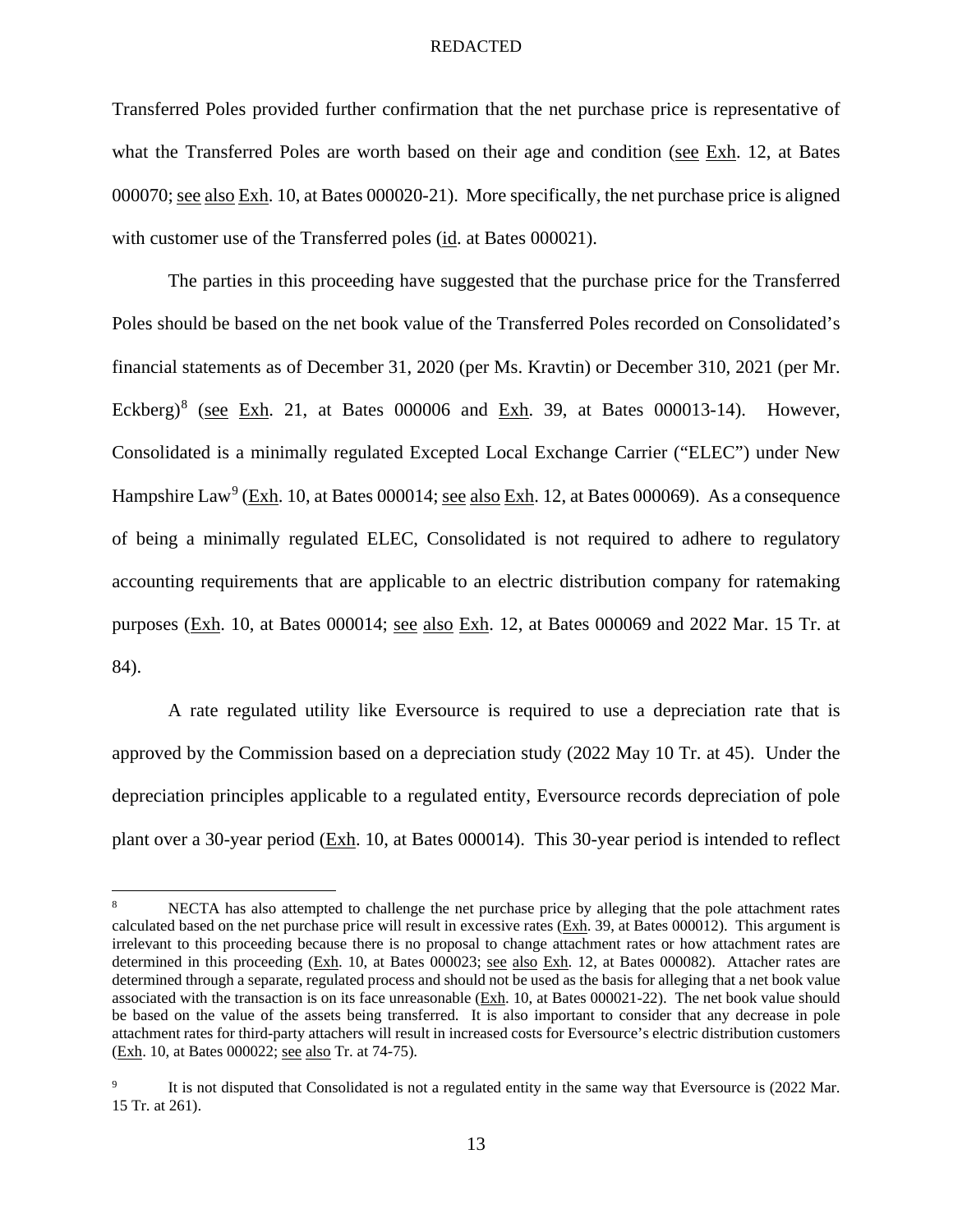the useful life of the pole (2022 Mar. 15 Tr. at 53). By contrast, Consolidated has depreciated the plant associated with the Transferred Poles over a highly accelerated five-year period (Exh. 10, at Bates 000014). A five-year period is an extraordinarily shortened amortization period<sup>10</sup> (id.; see also Exh. 12, at Bates 000069). This mismatch in depreciation periods creates a mismatch in valuation of the Transferred Poles because by accelerating the depreciation, Consolidated has "broken" the nexus between the financial book value and the actual value of these assets<sup>11</sup> (Exh. 10, at Bates 000020; see also 2022 Mar. 15 Tr. at 264).

This is why, even though a rate regulated utility is not typically allowed to include amounts above the net book value of that asset in rate base, the net book value recorded on Consolidated's financial records is not appropriate for determining the value of the Transferred Poles (see Exh. 10, at Bates 000014-15). Because Consolidated's depreciation rate does not align with the useful life of the Transferred Poles, the value of the Transferred Poles is much higher than reflected on the financial records of Consolidated (id.; see also 2022 May 10 Tr. at 46). Using the extraordinarily short five-year amortization period for the Transferred Poles does not result in a determination that the Transferred Poles are actually old or in need of replacement (*i.e.*, the fiveyear amortization period doesn't decrease the value of the Transferred Poles) (see 2022 Mar. 15 Tr. at 263). For this reason, Eversource should be permitted to record the net purchase price as the net book value on its financial records for the Transferred Poles because this net purchase price

<sup>10</sup> Consolidated used this extraordinarily shortened amortization period as a result of a management decision based on GAAP purchase accounting; this allowed Consolidated to minimize any potential accounting losses at the time of the sale that would arise from having a higher GAAP net book value (Exh. 12, at Bates 000069). As a result, the net book value recorded by Consolidated for the Transferred Poles does not reflect an amount paid (or not paid) by customers (id. at Bates 000070). The mismatch between the value of the Transferred Poles and CCI's recorded net book value is particularly stark when you consider that Consolidated has invested tens of millions of dollars in pole infrastructure since 2016 that is part of the Transferred Poles (2022 Mar. 15 Tr. at 53).

<sup>&</sup>lt;sup>11</sup> It is important to note that the asset value used for tax accounting can differ from the value used for book accounting for both a regulated utility and a non-regulated utility (2022 Mar. 15 Tr. at 55). Therefore, any argument that Consolidated has benefited from the lower value of the assets with respect to tax liability is irrelevant to determining the appropriate net book value that Eversource should be permitted to record and recover from customers.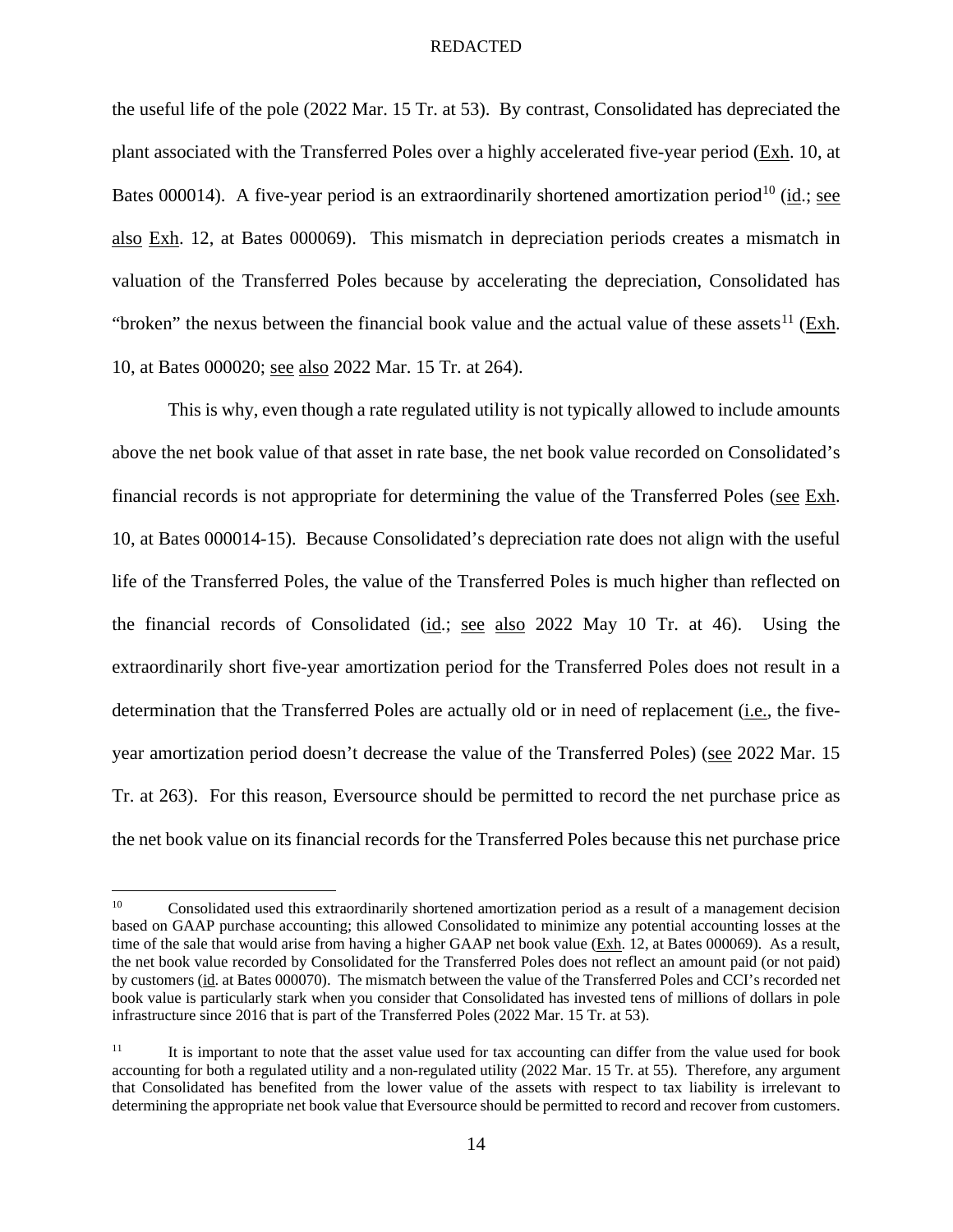represents the *actual value* associated with the Transferred Poles<sup>12</sup> (Exh. 10, at Bates 000016; see also 2022 May 10 Tr. at 53).

There have also been suggestions in the proceeding, that the difference between the net book value recorded on CCI's books and the net purchase price should be treated as an "acquisition premium" (see Exh. 39, at Bates 000012). This "theory" has been offered by NECTA as a way to lower the rates of its members but is misguided (id.). The Agreement is a purchase agreement for an asset. As discussed above, for a regulated utility like Eversource Energy, the net book value of an asset recorded on its books is intended to reflect the "value" of such asset (2022 Mar. 15 Tr. at 54). This is different from when a *business* is acquired and a premium could be included in the purchase price to reflect "good will" associated with the transaction (2022 May 10 Tr. at 53). Here, the value of the transaction is intended to reflect the value of the assets in the same way that the cost of purchasing new poles would; there should be no difference in valuation of the Transferred Poles simply because they are being purchased from a non-regulated (or minimally regulated) ELEC (id.).

Further, this Transaction cannot be compared to a business acquisition because any savings that accrue will be reflected in Eversource's rates (2022 May 10 Tr. at 53-54). Eversource would never pay a vendor more for an asset than an asset is worth, and knows that doing so would make it so that it would not be able to recover such costs from customers (2022 May 10 Tr. at 53). This alignment of value and net book value is reflected by regulated utility depreciation rates. Specifically, depreciation rates for regulated utilities are set with the objective of allowing the

<sup>&</sup>lt;sup>12</sup> Joint Petitioners also note that Section 4.4(c) of the Agreement includes a provision allowing the Joint Petitioners to termination the Agreement absent a regulatory approval that is "free and clear of all contingencies or conditions acceptable to the Parties and Seller's secured creditors, granting all necessary, final and non-appealable asset transfer and cost recovery approvals acceptable to Buyer, related to the sale of the Transferred Poles..." (Exh. 4, at Bates 000004; see also Exh. 14, at Bates 0000018 (stating that Consolidated is unlikely to move forward with the transaction if the net purchase price set forth in the Agreement is not accepted by the Commission)).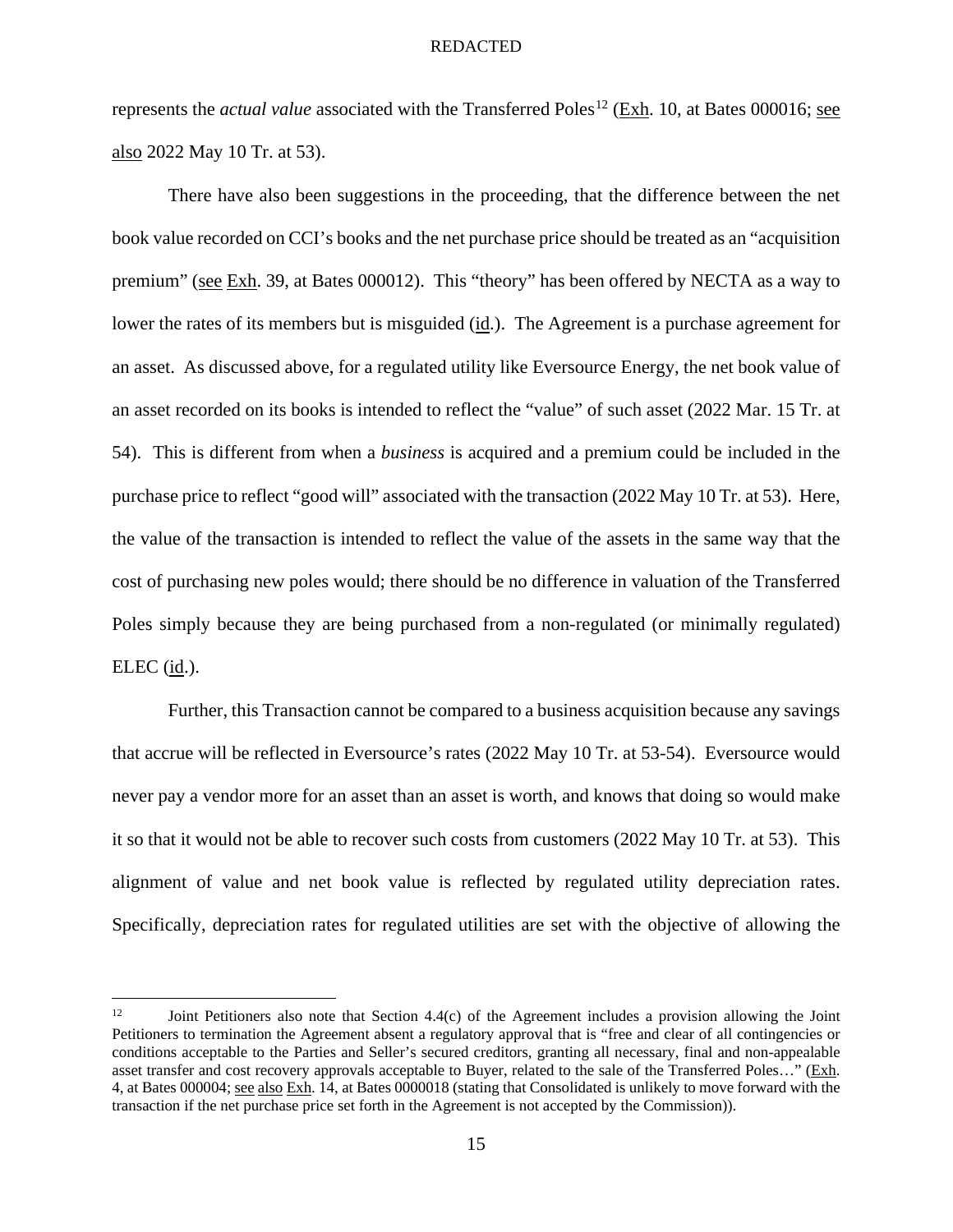regulated utility to recover the costs it has invested in the asset; this is accomplished by setting depreciation rates that align with the expected useful life of the asset (2022 Mar. 15 Tr. at 265).

Finally, as discussed above, the gross purchase price was adjusted to reflect the results of a pole inspection process as part of the due diligence associated with the Agreement (see Exh. 12, at Bates 000087-88). This inspection process ensured that the net purchase price is supported by due diligence of the parties and provided another data point to support a determination that the net purchase price is reasonable. The Joint Petitioners' inspection process was extremely thorough and suggestions to the contrary are unfounded.<sup>13</sup> Consolidated hired Osmose Utility Services, Inc. ("Osmose") to conduct independent inspections of the utility poles (see Exh. 21, at Bates 000096). Osmose is a leading inspection company and has been in business since 1934. Eversource had utilized the same company for its independent pole inspections as well  $(Exh. 15$  at Bates 000010, 1-5).

Upon inspection, if the pole was not suited for continued service due to defects it was either: (i) not tested further and simply reported as a rejected pole; or (ii) sounded and bored to determine whether or not it is a priority pole and was reported as a sound and bore reject. As applicable, poles were sounded from as high as the inspector can reach to the exposed ground line area in order to locate interior pockets of decay. Also if applicable, poles were bored with a 3/8" bit. Bore hole(s) were to be located at ground line and drilled at a 45º angle to a depth of the center line of the pole, and then plugged (Exh. 15, at Bates 000015-16).

<sup>&</sup>lt;sup>13</sup> The Department of Energy suggested at the March 15 hearing that the inspection process was "minimally sufficient" and that "… perhaps…there could have been additional pole inspections…which might have helped more accurately pinpoint a failure rate." (2022 Mar. 15 Tr. at 277). This is not supported by any authority in the electric or telecommunications industry regarding standards for pole inspections (e.g., the Department of Energy fails to cite to the NESC as a basis for this conclusion). But "[t]o be admissible, . . . expert testimony must cross a threshold of reliability." Moscicki v. Leno, 173 N.H. 121 (2020), citing Stachulski v. Apple New England, LLC, 171 N.H. 158, 163 (2018). At the first stage, this reliability inquiry concerns the methodology and techniques used, not the reliability of the expert's conclusions. Baker Valley Lumber, Inc. v. Ingersoll-Rand Co., 148 N.H. 609, 615–16 (2002). As such, the Commission should disregard such unsupported conclusions.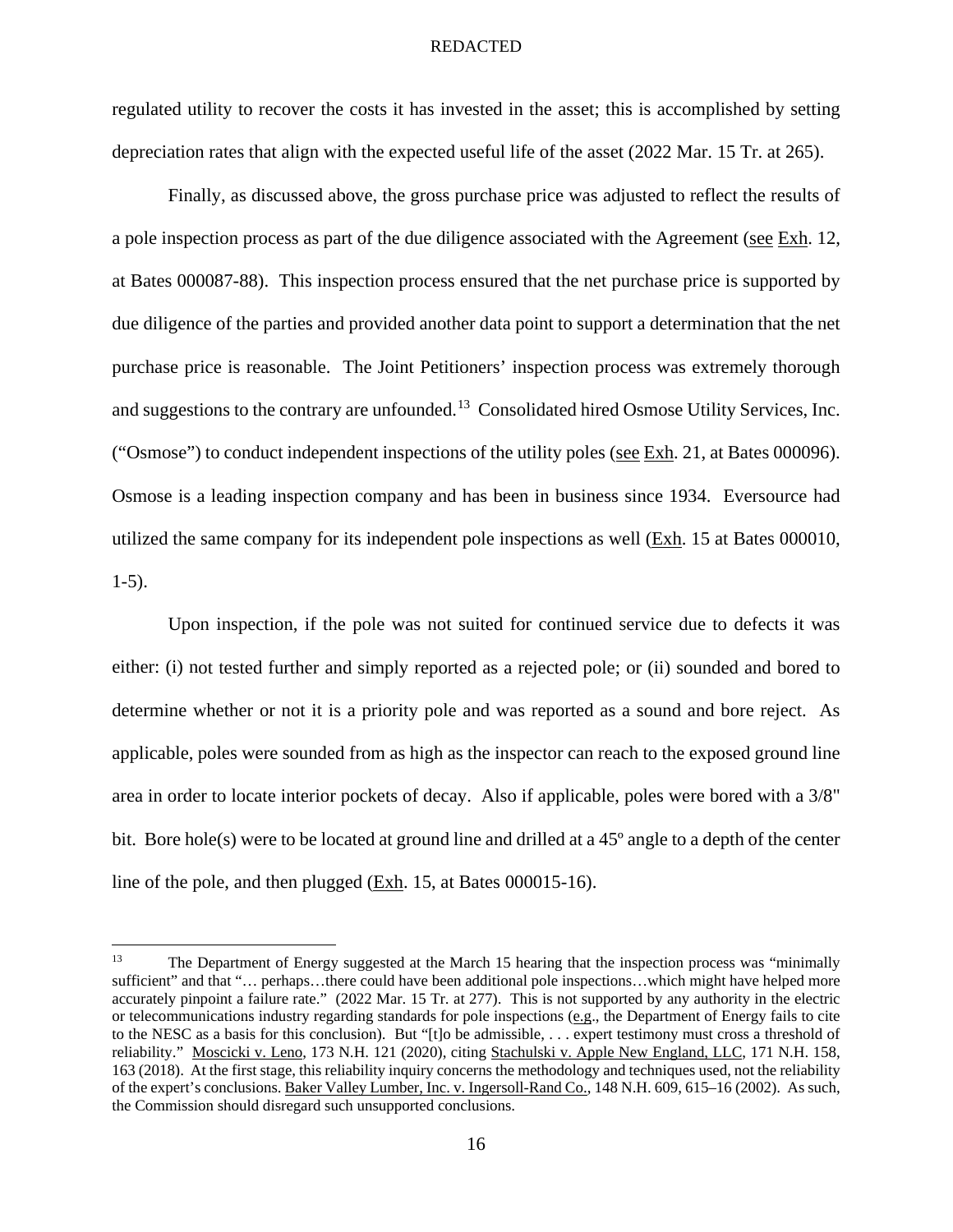Of the 346,992 utility poles being transferred from Consolidated to Eversource ( $Exh$ . 4 at Bates 000001), approximately 176,000 poles are in the Consolidated maintenance areas with the balance being in the Eversource maintenance areas. Osmose inspected in the Consolidated maintenance areas approximately 55,800 poles jointly owned with Eversource during fiscal year 2019 (Exh. 15 at Bates 000012, 18-20). During fiscal year 2020, Osmose inspected an additional 35,500 of the Consolidated maintained jointly owned poles (id. at 13, 1-3). This equates to 91,300 poles inspected (or 52% of the Consolidated maintenance poles). Of the Consolidated inspected poles, only 2,309 poles failed inspection for a failure rate of 2.53% (id. at 3-4).

In addition, Eversource follows a rigorous inspection process and annually inspects 10% of the poles in its maintenance areas (2022 Mar. 15 Tr. at 28, lines 14-24, and 29, lines 1-9; Exh. 2 at Bates 000009, 1-2). This means every single pole in the Eversource maintenance areas – 49.3% of the poles being transferred – has been inspected over the past 10 years. Poles that fail inspection are replaced; greatly reducing the probability that a pole will fail in service (id. at 9- 14). The combined Eversource-Consolidated inspection process led to a total of over 262,000 poles inspected by an independent inspection company, which is 75.6% of the transferred poles.

It must also be remembered that Eversource inspects poles in Consolidated's maintenance areas. Eversource's team visually inspects the poles looking for above ground defects and National Electric Safety Code issues. (Exh. 15 at Bates 000014, 5-12, and 23 (response c.)) Eversource produces inspection reports documenting this process. With over 30,000 poles in the Consolidated maintenance areas visually inspected by Eversource, up to 290,000 of the poles proposed to be transferred to Eversource have undergone some sort of inspection process (nearly 85% of the poles). Thus the Commission should have confidence that the Joint Petitioners undertook extensive due diligence on the assets being transferred.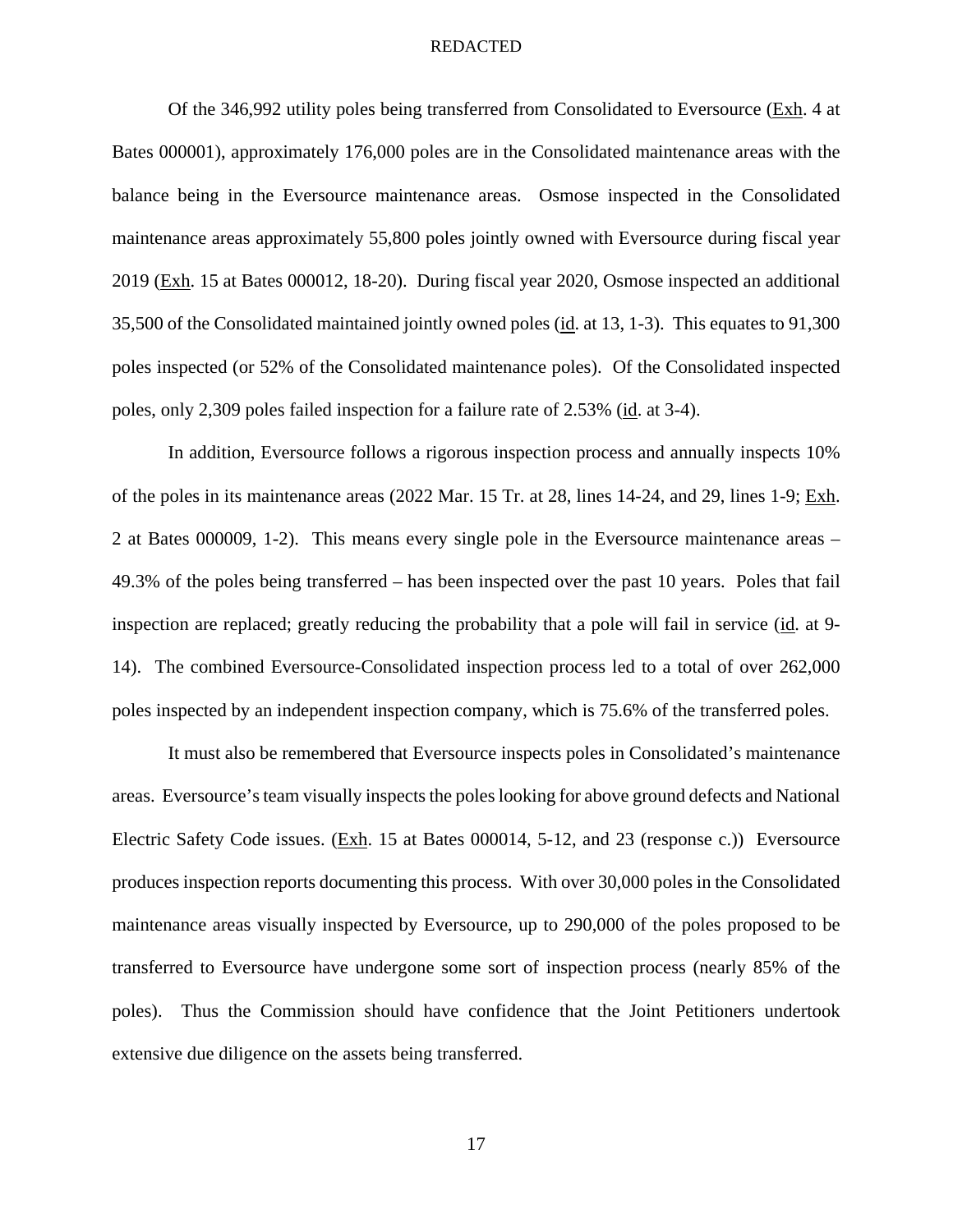# C. The Company has Proposed a Reasonable and Necessary Cost Recovery Mechanism

As detailed above, Eversource has revised its cost recovery proposal during the course of the proceeding to respond to concerns raised by the parties and the Commission. Eversource is requesting cost recovery for the proposed transaction because the revenue requirement established in its last rate proceeding, Docket No. DE 19-057, was based on a level of existing pole-related obligations that did not contemplate the incremental costs associated with assuming ownership of the Transferred Poles (Exh. 70, at Bates 000011). Moreover, the incremental revenues that will accrue to Eversource after the transaction will not be sufficient to cover these incremental costs (id.). Therefore, the Company is requesting cost recovery of (a) pole replacement operations and maintenance costs for replacement poles, (b) annual inspection costs for the Transferred Poles, and (c) incremental vegetation management expense all offset by (d) pole attachment revenue through the PPAM (id. at Bates 000016). The Company is also requesting the opportunity to include the capital costs associated with the Transferred Poles in its next rate proceeding (id. at Bates 000011).

A cost recovery mechanism in advance of a future rate proceeding is necessary because the Company's base rates assume a contribution for vegetation management from Consolidated that will cease post-closing (Exh. 70, at Bates 000013). Therefore, without additional recovery of vegetation management costs, the Company will be unable to perform the requisite level of vegetation management activity (id.). Future recovery of these costs through the PPAM or a rate proceeding will be subject to a full prudency review (Exh. 70, at Bates 000015; see also 2022 May 10 Tr. at 17-18). Therefore, the Company's request in this proceeding is that approval from the Commission would indicate approval of the net purchase price but that any post-closing capital additions would be subject to a prudency review just like any other capital additions made by the Company (id.; see also 2022 Mar. 15 Tr. at 78).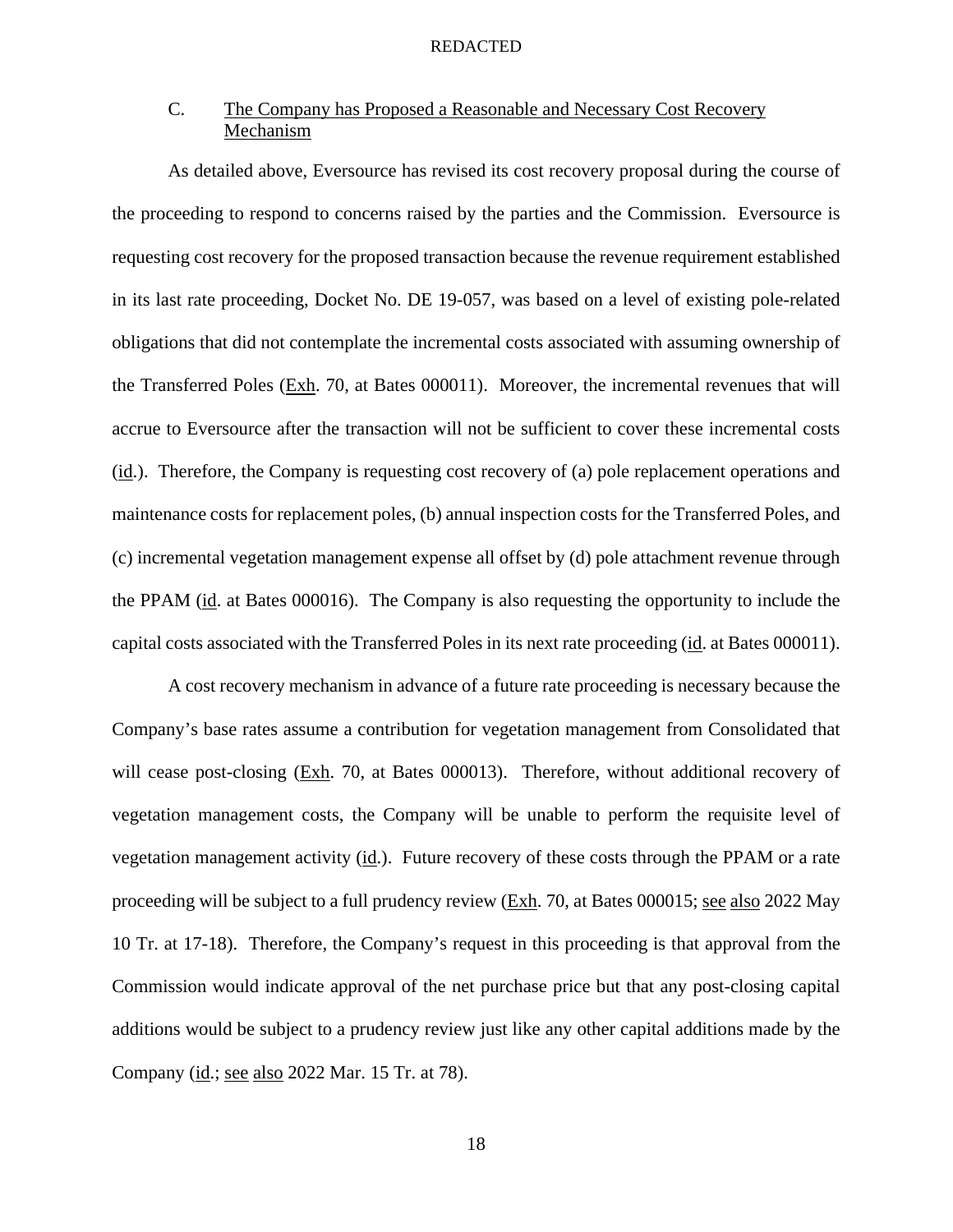This revised cost recovery proposal should be approved by the Commission because it represents a significant savings to customers from the initial proposal in order to address the concerns of parties and the Commission during this proceeding while still providing Eversource with some rate support to facilitate the transaction. The removal of the capital related costs from the cost recovery proposal represents a \$17 million reduction from the initial estimates provided in this proceeding (Exh. 70, at Bates 000002). This represents real costs absorbed by Eversource shareholders (id.; see also 2022 Mar. 15 Tr. at 76).

# D. Settlement of the Outstanding Vegetation Management Costs is Appropriate and Benefits Customers

As detailed above, the Agreement includes settlement of any and all disputes between the Joint Petitioners including outstanding vegetation costs incurred by Eversource between 2018 and execution of the Agreement (Exh. 16, at Bates 000048). Settlement of the outstanding vegetation management costs is just one component of the total settlement reached between the Joint Petitioners. With respect to vegetation management costs specifically, the Joint Petitioners negotiated a reasonable settlement amount that recognizes the different objectives of each entity regarding vegetation management. This settlement of outstanding vegetation management costs has been an area of concern throughout the proceeding. OCA, in particular, has suggested that Eversource should have pursued litigation in lieu of settlement to ensure that Eversource is reimbursed for as much of the outstanding costs as possible (2022 Mar. 15 Tr. at 81). However, the balance of and resolution of all other issues wrapped into the Agreement suggest to the contrary.

The vegetation management settlement is just one component of the negotiations entered between the Joint Petitioners to reach the Agreement that is the subject of this proceeding. It is not realistic to believe that Consolidated would have agreed to resolve all of the other issues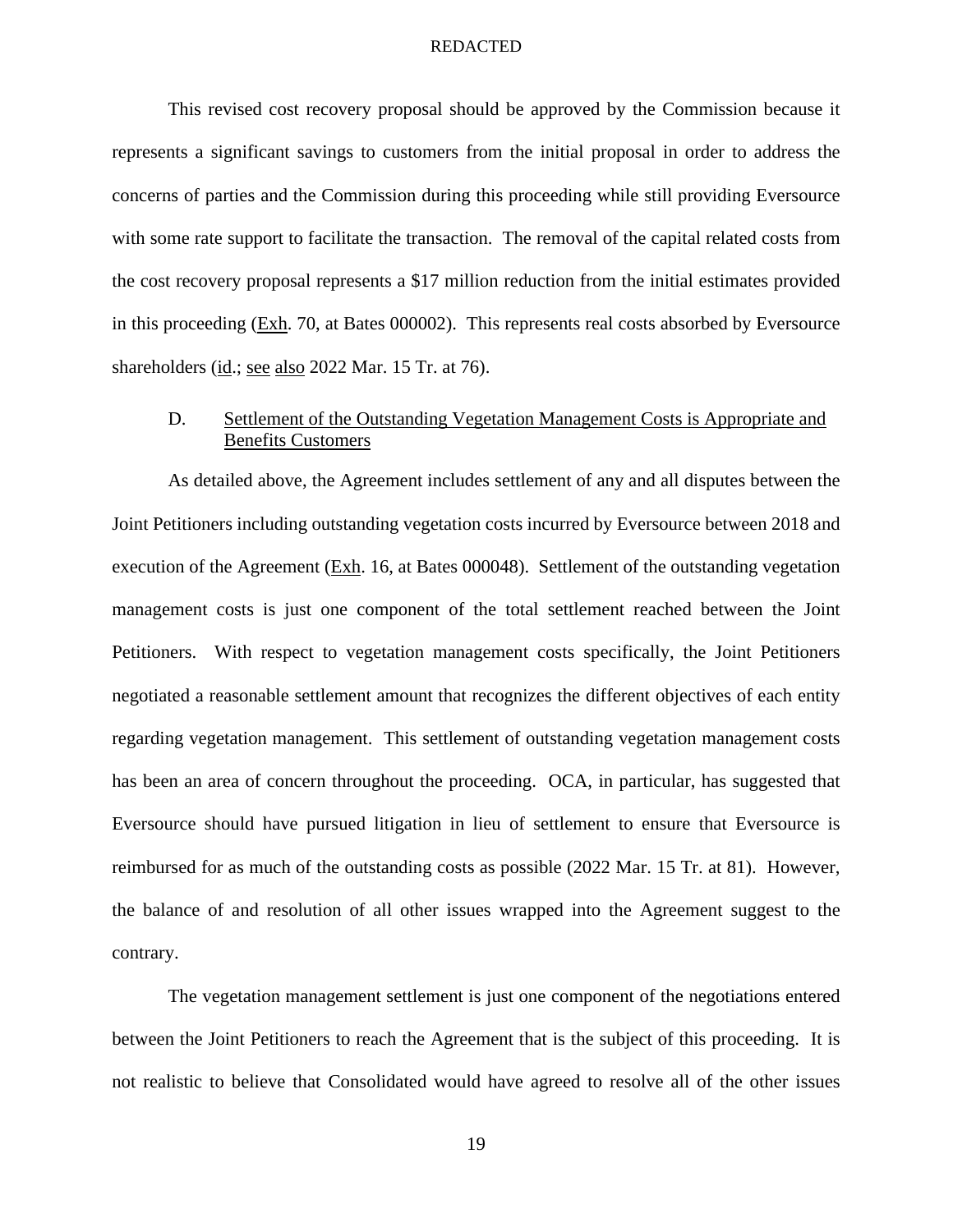between the Joint Petitioners while moving forward with time consuming and expensive litigation over vegetation maintenance. Similarly, Eversource considered the benefits of resolving all outstanding disputes with Consolidated through the Agreement; a comprehensive resolution mitigates the risks of future litigation and ensures recovery of vegetation management costs (see Exh. 12, at Bates 000001). Litigation provides no such guarantees.<sup>14</sup> Eversource is also cognizant that the notion that the Joint Petitioners should be equally responsible for vegetation management costs is not reflected in current operational realities.

The telecommunications industry has changed since joint ownership agreements ("JOAs") were first put in place by telecommunications and electric utilities to govern joint pole ownership/use (Exh. 69). When JOAs were first drafted and entered into, telecommunications companies (telephone companies) like Consolidated, telephone companies were fully regulated and non-competitive (id.). As a result, electric utilities and telephone companies were equally reliant on the same "hardware" to serve their customers (id.). These circumstances no longer exist because the telecommunications industry is deregulated and fully competitive (see id.; see also 2022 Mar. 15 Tr. at 195).

Telecommunications technology has also advanced significantly from the historical "hardware" model (Exh. 69). These changes mean that telecommunications companies like Consolidated rely on technology that is not dependent on utility poles except as means of attachment and that bearing the cost of maintaining the pole infrastructure is an unsustainable model in a competitive marketplace (Exh. 69). And, even where telecommunications companies are using technology that is dependent on poles, their facilities are far less susceptible to tree

<sup>&</sup>lt;sup>14</sup> The Massachusetts Department of Public Utilities approved a settlement between Eversource's Massachusetts affiliate (NSTAR Electric Company d/b/a Eversource Energy) and Verizon to resolve a dispute regarding storm-related vegetation management cost sharing as a reasonable alternative to the uncertainty of litigation. NSTAR Electric Company and Western Massachusetts Electric Company each d/b/a Eversource Energy, D.P.U. 17- 05 at 600 (2017).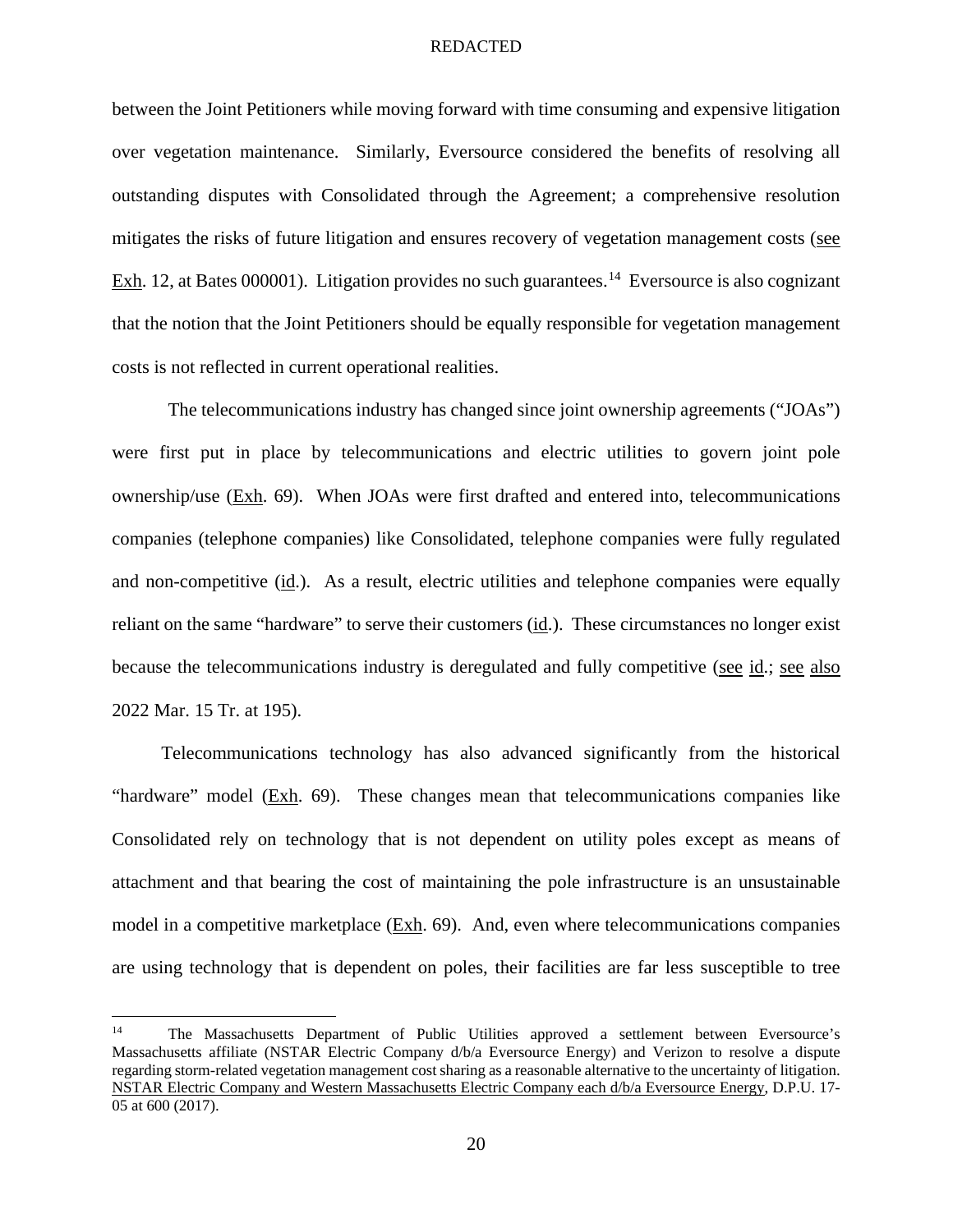damage further mitigating any benefits associated with a rigorous vegetation management program (2022 Mar. 15 Tr. at 204). This mismatch of need creates a disincentive for telecommunications companies to agree to share equally in the costs of pole maintenance, including vegetation management costs because there is no material benefit (Exh. 69; see also 2022 Mar. 15 Tr. at 189, 192). In contrast, Eversource realizes material benefits for its customers through a proactive vegetation management program. For these reasons, settlement of the outstanding vegetation management costs was efficient, appropriate and in the best interest of the Company's customers.

# E. NECTA's Efforts to Reduce Consolidated's Pole Attachment Rates through this Docket should be Rejected

NECTA had advocated in this proceeding for a reduction in Consolidated's pole attachment rates in the event the Commission approves the transfer of the poles to Eversource (Exh. 72, Bates 000002, Exh. 39, Bates 00005 and 000017-018). Yet it is undisputed that NECTA itself has no pole attachments on the Transferred Poles (2022 Mar. 15 Tr. at 220, 14-16). It is further undisputed that NECTA has no pole attachment agreements with Eversource or Consolidated. (id. 14-24 and 221, 1-2). Only NECTA's *member companies* have such attachments and attachment agreements with Eversource and Consolidated (id.).

However, even assuming that NECTA is the right party to make this request, the Commission should not entertain any proposed changes to pole attachment rates as part of this proceeding. Pole attachment rates are beyond the scope of this acquisition proceeding and the Joint Petitioners have not included any requests to modify their current rates. Further, the pole attachment agreements between NECTA's members and Consolidated have governing law provisions and dispute resolution provisions (see, e.g., Comcast of Maine/New Hampshire, Inc., DT 20-111, Exh. 3 at Bates 28 and 29 (respectively)). These governing law provisions and dispute resolution provisions represent the appropriate forums and processes for resolving any disagreements regarding pole attachment rates.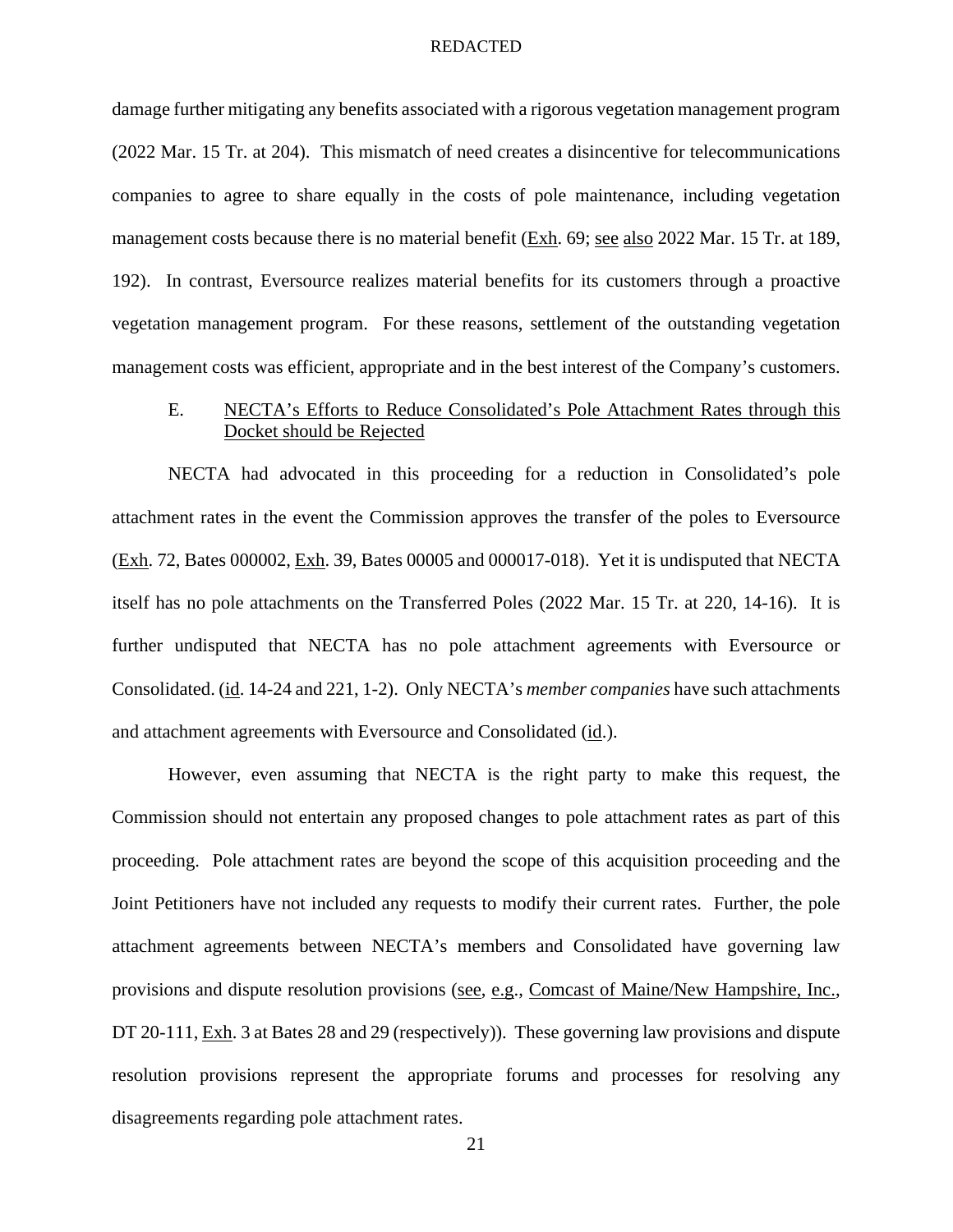The Commission has longstanding, clear administrative rules regarding the requirements for filing complaints. Puc 202 and 203; see also Comcast of Maine/New Hampshire, supra., DT 20-111. None of these requirements have been followed by the actual entities that are parties to the pole attachment agreements. Any potential change to the Consolidated pole attachments rates should occur by the parties to the contracts following the provisions set forth in their contracts to renegotiate or otherwise terminate their agreements. If that fails, each attaching entity has the right to follow the process outlined in the Commission rules to file a dispute. NECTA is in essence seeking to set aside tens of contracts it is not a party to and avoid the dispute process laid out in the PUC 1300 Rules through this transaction proceeding. NECTA's members have an appropriate avenue for relief and if necessary, could engage in a full Commission proceeding in compliance with the actual agreements and the Commission's administrative rules. The efforts of the attaching entities which happen to be members of NECTA to bypass their contractual requirements and the Commission's longstanding rules should be denied.

## **V. Conclusion**

On balance, the record evidence in this docket demonstrates that the Agreement is in the public interest because, under the no net harm standard, there are real benefits to Eversource's customers and minimal bill impacts. Overall, the record evidence also demonstrates that the net purchase price set forth in the Agreement is appropriate and should be approved as the net book value recordable on Eversource Energy's books. The Joint Petitioners therefore respectfully request the Commission to approve the Joint Petition and allow Eversource to become the sole owner of the Transferred Poles. Finally, Eversource Energy requests that its cost recovery proposal, as revised in Exhibit 70 should be approved to allow cost recovery of the incremental operations and maintenance expense associated with the Transferred Poles until the Company's next rate proceeding.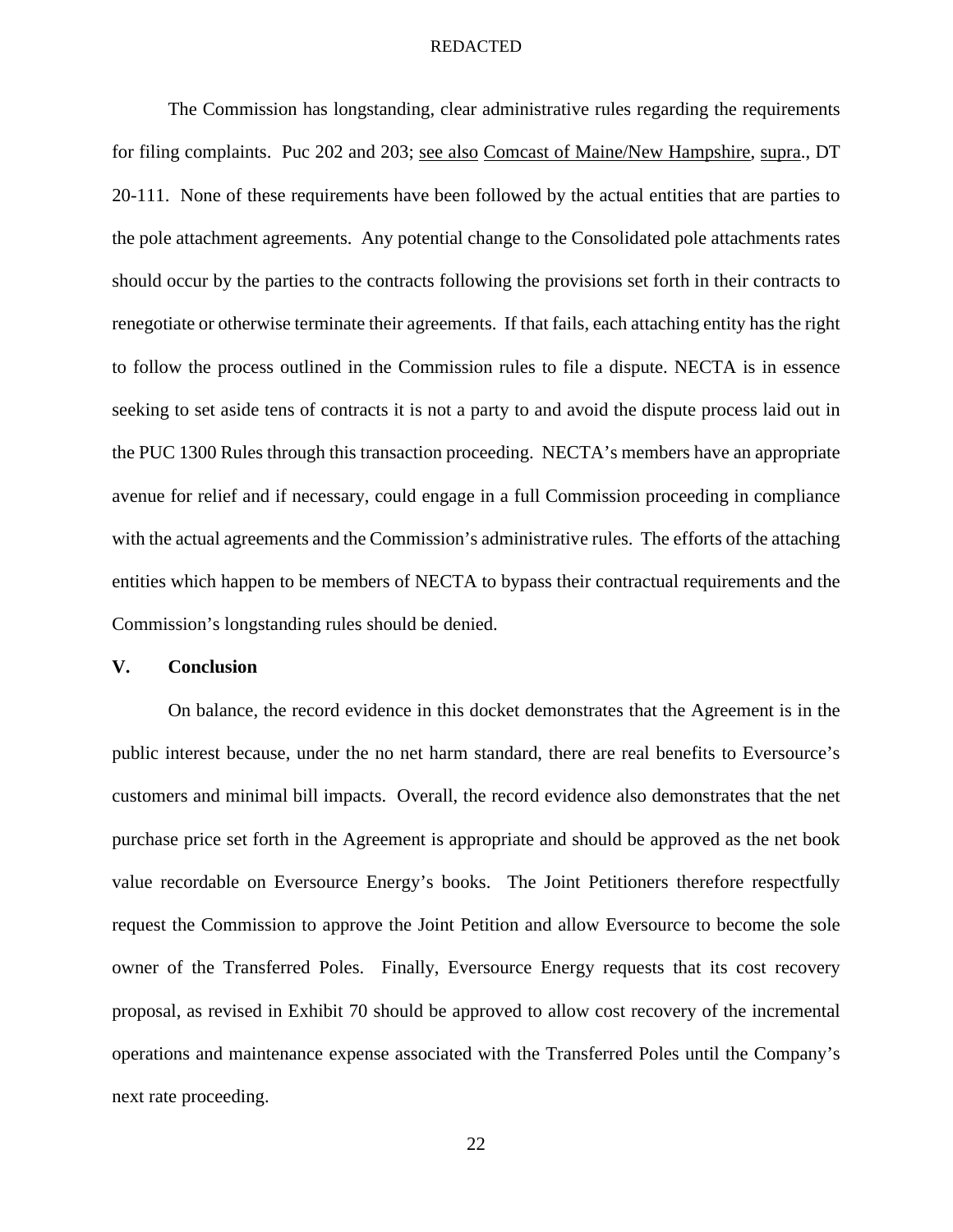# **Respectfully submitted as of June 3, 2022, by**

**Public Service Company of New Hampshire d/b/a Eversource Energy** 

By its attorney,

fessica Buns Kalster

 Jessica Buno Ralston Keegan Werlin LLP 99 High Street, Suite 2900 Boston, Massachusetts 02110 (617) 951-1400 jralston@keeganwerlin.com

\_\_\_\_\_\_\_\_\_\_\_\_\_\_\_\_\_\_\_\_\_\_\_\_\_\_\_\_

**and** 

# **CONSOLIDATED COMMUNCIATIONS OF NORTHERN NEW ENGLAND COMPANY, LLC D/B/A CONSOLIDATED COMMUNICATIONS**

By its Attorneys,

/s/ Patrick C. McHugh Patrick C. McHugh Consolidated Communications 770 Elm Street Manchester, NH 02101 (603) 591-5465 Patrick.mchugh@consolidated.com

 /s/ Sarah Davis Sarah Davis Consolidated Communications 5 Davis Farm Rd. Portland, ME 04103 (207) 535-4188 Sarah.davis@consolidated.com